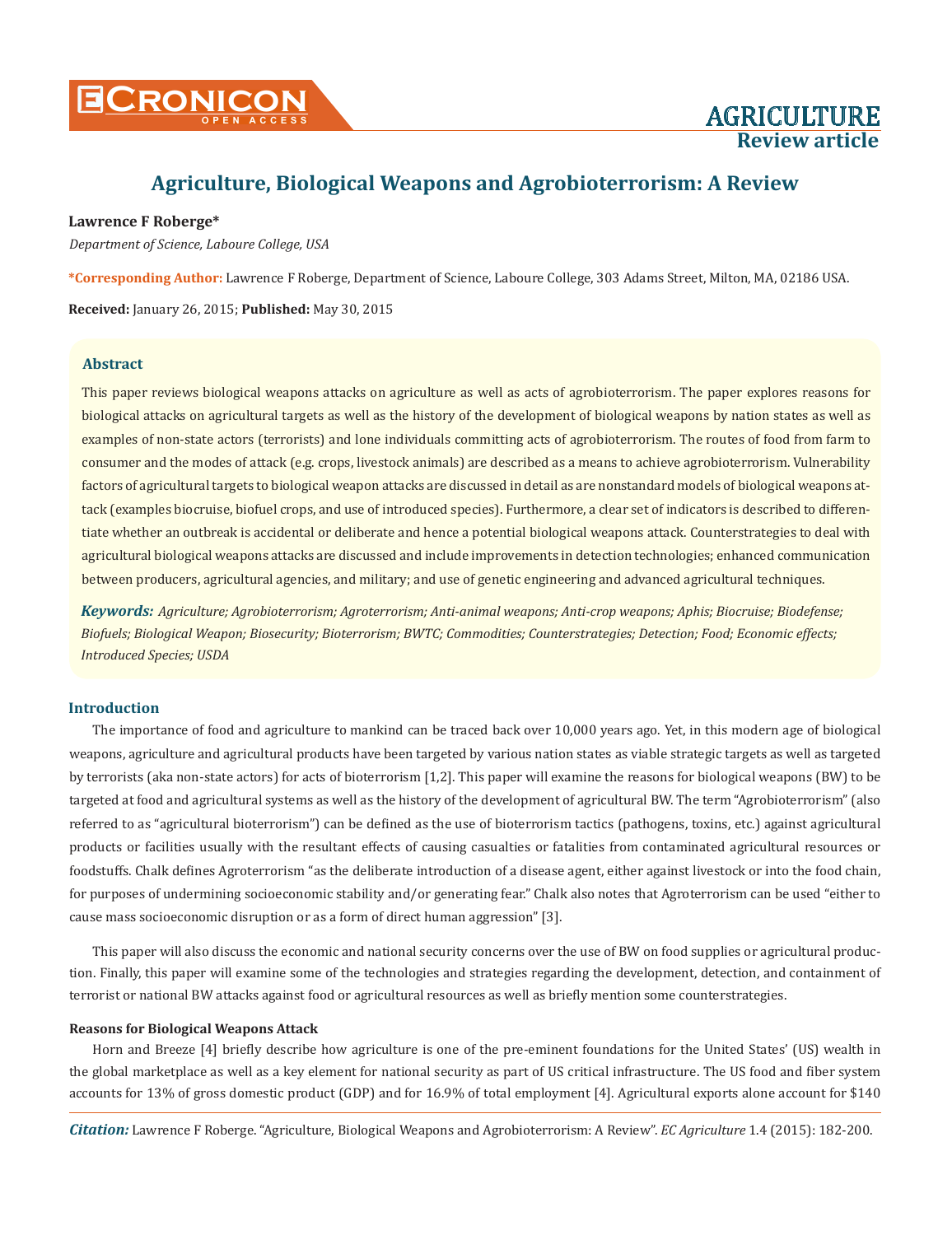billion and for 860,000 jobs. The United States has been known to have one of the most safe, secure, and reliable supply of food at a reasonable price that the world has ever known. Finally, the authors note that only about 2% of the population is involved in agriculture with the remaining population available to engage in business, commerce, and other wealth creating endeavors [4].

Yet, as Brown points out [5], much of the success in agricultural productivity and trade is dependent on freedom from disease. If a disease enters the food production arena, both the consumer and the export markets are adversely affected. The spreading disease would affect the consumer with increasing food prices (especially as contaminated food stocks were recalled from shelves or culled from infected farms), while a simultaneous drop in export-market transactions would occur as nations refuse to import food stocks to prevent the spread of the disease to their own farms or morbidity or mortality of their own populace. Two brief examples warrant mention here.

Brown notes that the last major foreign animal disease outbreak in the US was avian influenza (1983-1984) in Pennsylvania and several neighboring states. After the expensive eradication of infected chickens and decontamination of chicken facilities was completed, the cost of the process was \$63 million which was paid out by the US federal government; yet, during the six months period of the outbreak, the US consumer suffered poultry price increases to the total of \$349 million [5]. Yet, the impact on Great Britain due to bovine spongiform encephalopathy (BSE) was even more stunning. The emerging disease in cattle (prion based) required a mandated destruction of approximately 1.35 million cattle with all carcasses disposed of by incineration. This resulted in an estimated cost of over US\$4.2 billion. Yet, as Brown notes, the cost in allowing prions into the food supply would have been devastatingly negative to the beef and dairy industries as a whole [5].

Parker [6] describes the "economic multiplier effect" of farm commodities as a measure of total economic activity of that commodity (e.g. eggs, grain, meat, milk). This multiplier effect starts at the farm gate value of the commodity and accrues value from transportation, marketing, and processing of the commodity. Parker states that the US Department of Commerce has concluded that the economic multiplier effect of exported farm commodities is 20 to 1 as compared to less than 2 to 1 for domestic crop sales and less than 3 to 1 for domestic livestock sales [6]. It is this multiplier effect which helps to account for US agricultural product exports constituting 15 % of all global agricultural exports and (as noted above in US dollars export sales) making the farm component of the economy the largest positive contributor to the US trade balance [6].

The reasons for a BW attack on agriculture can be summarized by Chalk [3] who writes that three major outcomes would result from a bioterrorism attack on agriculture. First, economic disruption would occur creating at least three levels of costs. Initially these costs come from eradication and containment measures. For example, during the 1997 outbreak of Foot and Mouth Disease (FMD) in Taiwan, the vaccination costs were \$10 million, but the surveillance, cleaning, disinfection and related viral eradication costs were \$4 billion. The next costs are the indirect multiplier effects that would accumulate from both compensations paid to farmers for destruction of agricultural commodities as well as the revenue losses by direct and indirectly related industries (e.g. dairy processors, bakeries, abattoirs, etc.). Finally, international trade costs would occur due to protective embargoes imposed by major export partners. One example is the 1989 Chilean grape scare caused by anti-Pinochet extremists that laced fruit bound for the US with sodium cyanide. While only a small handful of grapes were contaminated, the resultant imports suspensions (imposed by such nations as Canada, United States, Denmark, Germany, and Hong Kong) cost Chile over US\$200 million in lost earnings [3].

Another possible outcome from a BW attack on agriculture would be the loss of political support and confidence in the government. Chalk [3] details how sociopolitical events, if not carefully controlled (including the media), would undermine the public's trust and cooperation in state and federal governance during the crisis. It is possible that euthanizing large numbers of animals to control the outbreak would result in such public distain that public protests could result to save infected animals or generate active resistance by farmers striving to protect infected herds from eradication [3]. These public reactions could leave politicians with little strength to follow the necessary protocols to contain the epidemic lest they are voted out by an angry albeit poorly educated populace. Chalk provides an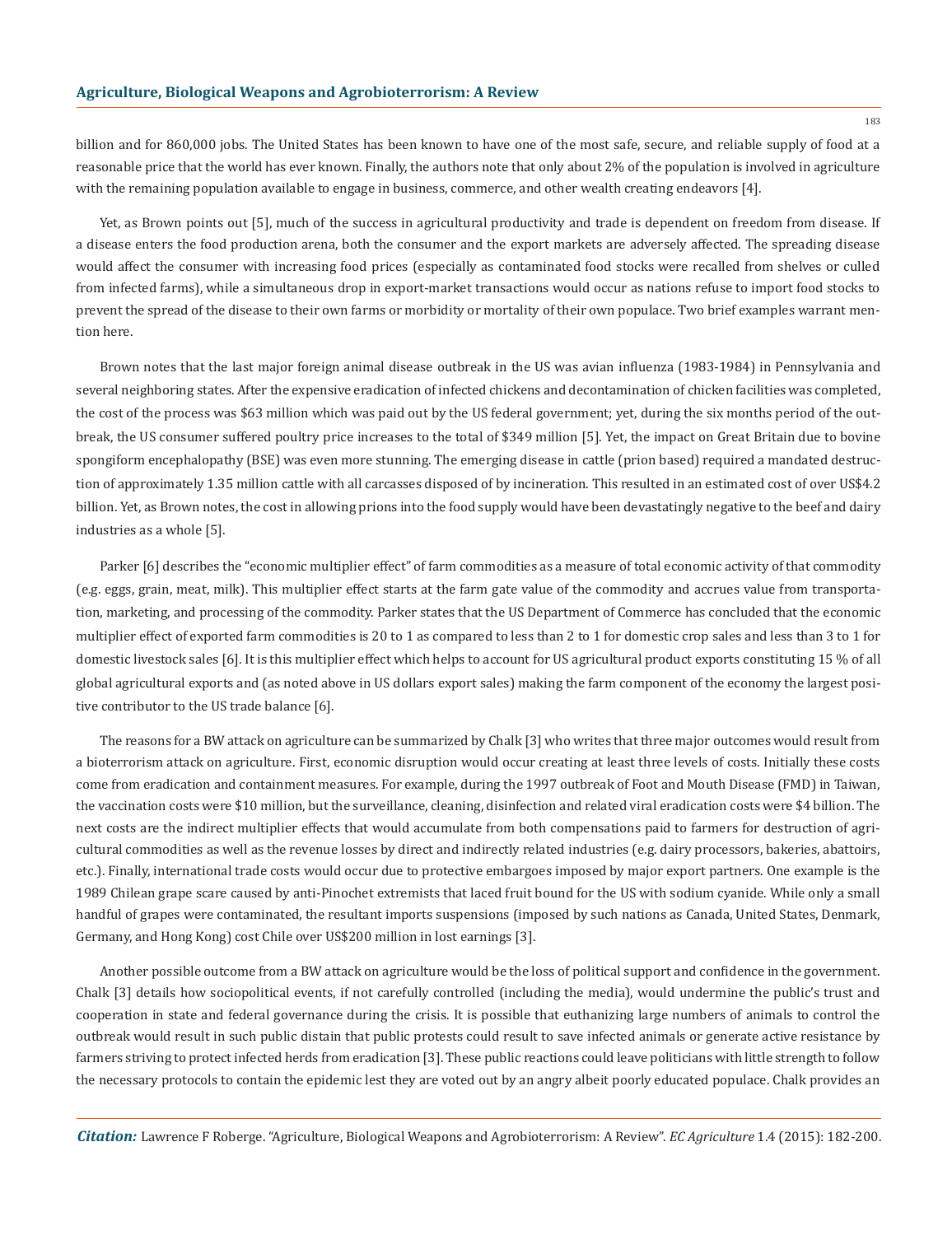example of the 2001 FMD outbreak in Great Britain that triggered a massive public resistance to the livestock eradication and thereby resulted in a tremendous loss of public support for the Blair government and the Labor party in general.

The next outcome of a BW attack on agriculture is based on the motive of all terrorist attacks; to elicit fear and anxiety among the public. Chalk [3] mentions the effects could include socially disruptive migrations from rural to urban to escape the possibility of a zoonotic epidemic "jumping" species and becoming a human epidemic. This could be further complicated if the disease did in fact, jump the species barrier, or if it was genetically engineered to jump the barrier and infect humans as well as livestock. Chalk describes the example of the 1999 Nipah virus outbreak in Malaysia which not only destroyed the swine population of the Negri Sembilan province, but also killed 117 villagers. During the height of the outbreak, thousands of people deserted their homes and abandoned livestock while becoming refugees in shanty towns outside of Kuala Lampur [3]. It must also be mentioned that a highly organized terrorist group could use social anarchists to help incite further social chaos by following the food attacks with riots over food shortages or price spikes. The scenario could be seen as step one: attack food stocks; step two: the attacks incite fear and terror in the populace; step three: orchestrate protests and riots against the government that the public does not trust; step four: cause violence during the riots to galvanize further mistrust of the government and cultivate further social chaos.

Chalk finally discusses another outcome of a BW attack on agriculture: raising financial capital or blackmail. One possible route for a BW terrorist to raise financial capital would be to direct attacks which create and exploit fluctuations in the commodity futures markets. These attacks could be directed at crops or livestock or -even with the rise of biofuels- be directed against crops used for biofuels (e.g. corn or sorghum for ethanol production and soybeans or palm oils for biodiesel production). Either under direct support by other parties (e.g. organized crime, terrorists, foreign cartels) or acting independently, the BW terrorist would be able to take advantage of market reactions to the attack (as Chalk eloquently states "allowing the 'natural' economic laws of supply and demand to take effect") and harvest maximum dividends from the commodity futures sales [3].

Chalk [3] also observes that this form of BW terrorism could make it easier for state and federal government officials to negotiate with the terrorists (extortion and blackmail) to avoid the immediate and latent effects of the attacks. These forms of attacks would not garner the same public outcry over dead farm animals as they would have had over an anthrax or smallpox attack with numerous human causalities.

Finally, Hickson [12] discusses the use of BW against "soft targets" as a form of Fabian strategy of indirect warfare. In essence, Hickson describes the Fabian strategy (named after the Roman general Quintus Fabius Maximus, who defeated Hannibal by avoiding direct conflict) as a strategy of indirect actions used to weaken the resistance of an opposing force. If an aggressor wished to defeat an enemy, but avoid the "after effects" of prolonged direct warfare that would leave deep scars on the civilization or the subsequent peace; the aggressor must develop ways to weaken the enemy beyond their capacity to fight or beyond the capacity to sustain a prolonged fight. This strategy could include BW directed at agricultural targets with the resultant effects of reduced export trade of agricultural commodities, food shortages, reduced employment for workers in agricultural and food related industries, reduced biofuels productivity (if the targets include biofuels crops), and due to the multiplier effects, overall decreased economic vigor of the nation. This could result in a subsequent cascade of socio-economic effects, including as discussed above, distrust and resistance to state or federal government authority; greater social dissent exemplified by public protests over food or fuel shortages and spiking food prices; riots over unemployment or food shortages. These final actions could indicate to an aggressor that the enemy is now weakened sufficiently so that a quick invasion and defeat is possible.

#### **History of Biological Weapons Development or Attacks against Agricultural Targets**

Whether it is a nation sponsored or non-state sponsored (e.g. terrorist) BW attack against agriculture, it is important to understand the historical development of this weapons technology. Although this paper cannot cover all historical aspects of the topic, it is important to mention various nations that did research or made advances in the use of BW against agriculture as well as mention the use by terrorists against livestock, crops, or food.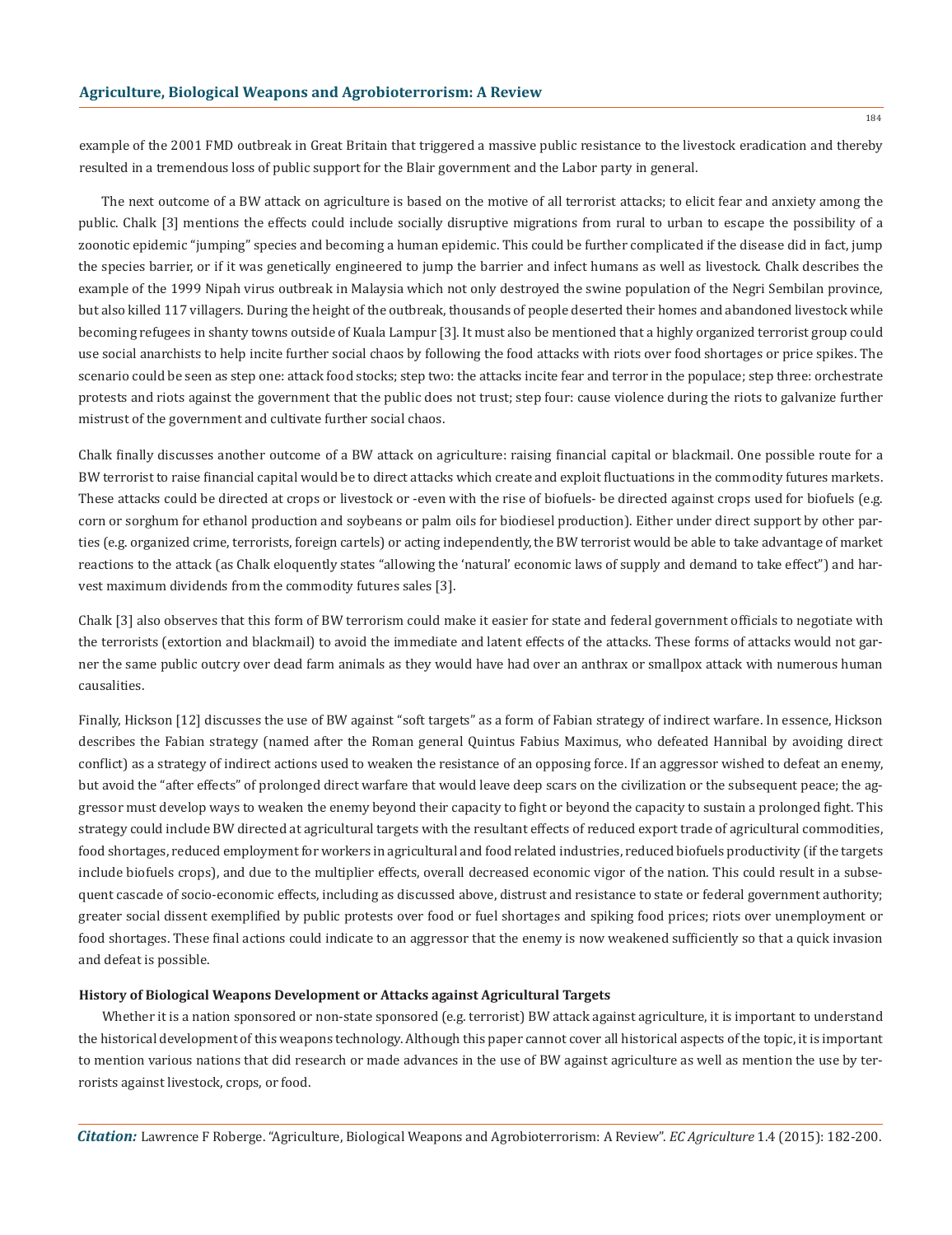In World War I, early uses of BW on agricultural targets involved German spies using of anthrax and glanders against pack animals (horses and mules) being shipped out for use in war. Anton Dilger, a German-American physician, cultured anthrax and glanders bacteria and had German agents or sympathizers infect the animals in stockyards prior to export to Europe [2,7,45]. Dilger's agents either injected the pathogens into the horses or added the pathogens into animal feed and/or the water supplies [2,7,45].

During World War II, Nazi Germany began extensive work on BW for livestock using Rinderpest and FMD as well as an array of anticrop pathogens and pests [4,8,9]. Although twice during the war, Hitler forbade offensive BW development, research continued with German development of anti-crop weapons such as Colorado potato beetles, Turnip weevils, Pine leaf wasps, Wheat blight, Wheat rust, Turnip fungus, Potato stalk rot, Potato blight (*Phytophthora infestans*), and smothering weeds [8,9]. Some research demonstrated a successful means to disseminate fungal spores mixed in combination with talcum powder [4,8,11]. It must be noted that upon the defeat of France by Nazi Germany in 1940, Germany obtained a great deal of BW information from debriefing French BW researchers [8,9].

France anti-crop program was mostly directed at Germany [4]. In 1939, French researchers explored methods to breed potato beetles and undertook release trials of the insects. Also, the French researched Rinderpest (aka bovine plague) and anthrax against livestock as well as performed research on Potato blight [4,8].

Japan, well known for the brutal use of BW against civilians and prisoners in China, was also actively researching and developing anti-crop and livestock BW [4,8,10]. Harris discusses the Japanese camp, Unit 100 (aka the Hippo-epizootic Unit of the Kwantung Army), which focused on animal and crop BW research [10]. The camp contained several farms, some of which grew poisonous plants thought to kill humans and animals or both. Other research done at these farms included development of herbicides used to kill plants or poison food. Also, the Japanese researched a variety of fungi, bacteria, and nematodes on most grains and vegetables grown in the regions of Manchuria and Siberia [4,8]. Japanese researchers had limited success in the aerial dissemination of anthrax and glanders [10].

During World War II, the United States, Britain, and Canada were actively engaged in research and development of BW and eagerly exchanged technical information and research results [11]. The US gained much from Britain's research, especially from British researcher, Paul Fildes. Fildes and associates established the inhalation doses required to achieve infection in laboratory animals. Fildes and his colleagues also developed the means of using a high explosive chemical warfare munitions to create an aerosolized bacterial cloud of particles capable of remaining in the lung (e.g. anthrax). With research done at Porton Down, Britain developed a retaliatory BW capability that included the production of 5,000,000 anthrax-laced cattle cakes. These cakes were intended to undermine the agricultural sector of the German economy [11].

Biological weapons research in the United States during World War II included the development of anti-crop chemicals which were defoliants: 2,4-dicholorophenoxy acetic acid (2,4,-D) and 2,4,5-tricholorophenoxy acetic acid (2,4,5-T) [8,11]. Further research in anticrop agents was directed at the fungal pathogens: *P. infestans* (Potato blight), *Sclerotium rolfsii sacc* (Sclerotium Rot of sugar beets), *Piricularia oryzae Br. and Cav*. (Rice blast), and *Helminthosporium oryzae van Brede de Haan* (Brown Spot of rice). The research was also directed at the use of resistant fungi and the development of more virulent fungal strains to enhance success of an attack even during adverse conditions of warfare [11].

During the 1950's and 1960's, the US directed the anti-crop research, conducted at the Crop Division at Fort Detrick, to mass production and storage of anti-crop agents. The research also included the development of delivery vehicles including a "feather bomb" consisting of a modified propaganda bomb loaded with feathers dusted with fungal spores. Upon release, the bomb was found to create 100,000 foci of infection over a 50 square mile area. Other anti-crop dispersal devices included large volume spray tanks to disperse dry anti-crop BW agents which could with one aircraft disperse a plant disease epidemic over an area in excess of 1,000 square kilometers. Another dispersal device was a balloon gondola unit which could under the proper weather conditions would carry five containers of feather/fungal spore payloads deep into enemy territory. During this time period, various studies targeted the "grain belt" of Russia and the rice production regions of Communist China [8,11].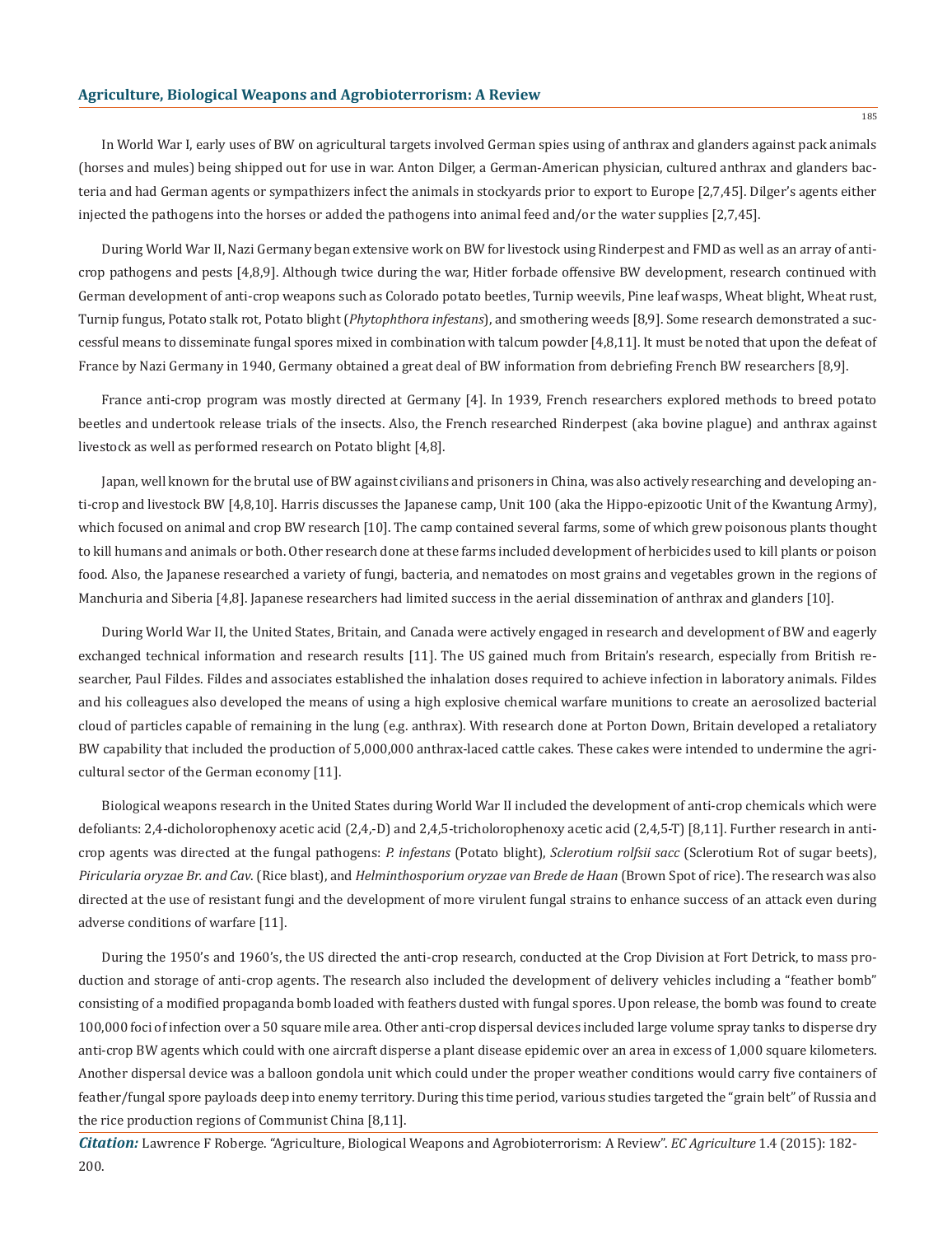The former Soviet Union was known to have one of the most innovative and broad anti-crop and anti-livestock programs [4]. According to Alibek [13], the anti-crop program only began in the late 1940's or early 1950's. The anti-crop agents developed included wheat rust, rice blast, tobacco mosaic virus, brown leaf rust, and rye blast [4]. The anti-animal (anti-livestock) agents included African swine fever, Rinderpest, FMD, vesicular stomatitis virus, avian influenza, and a combined class of anti-personnel/anti-animal agents which included anthrax and psittacosis [11]. Mostly the anti-crop agents were targeted at US and Western European crops. Alibek states that the Soviets used Glanders BW against the mujaheddin in Afghanistan; the effect would kill their horses and sicken (incapacitate) the mujaheddin. The primary goal was to kill off the primary mode of transportation in the mountainous terrain-the horses [13].

Furthermore, the Soviets were successful in lyophilization and vacuum storage of maize rust and other stabilization techniques for Newcastle Disease virus [4]. The Soviets had claimed to have perfected insect rearing techniques and had built an automated massrearing facility which would produce millions of parasitic insects per day [4]. The release patterns and dissemination of insect attractants were studied to influence the migration patterns of natural and deliberately introduced insects [4]. It must further be noted that despite signing the Biological Toxins and Weapons Convention (BTWC) treaty in 1975 as well as publicly renouncing BW research and development, the Soviets cheated on the treaty and continued weapons development and research well into the early 1990's [14].

After the fall of the Soviet Union, concern has been raised over the end of research into BW agents, including anti-crop weapons [13,14]. Also, there has been anxiety that former Soviet BW scientists may transfer their knowledge or skills to rouge nations or terrorists [11,13,14]. As such, concern grows that the BTWC may need further updates in the area of plant pathogens to clarify and monitor "peaceful" applications as opposed to BW applications [8].

In Iraq, research was pursued prior to the Persian Gulf War and focused mostly on wheat stem rust, camel pox, and anthrax [4]. In 1988 near Mosul, large field tests demonstrated that wheat fields could be infected with a fungal plant pathogen (*Tiletia* which causes wheat bunt, aka Karnal Bunt). It must be noted that wheat bunt leaves the wheat seeds replaced by black teliospores as well as the teliospore produces a gas (trimethylamine) which can cause explosions in wheat harvesters [15]. According to the United Nations Special Commission on Iraq (UNSCOM), this contaminated wheat crop was harvested and stored to be used as an "economic" weapon against Iran to cause food shortages [11] during the Iraq-Iran war of attrition (1980-1988).

Kolavic et al [58] and Carus [50] report that in late 1996, Diane Thompson, a medical laboratory technician deliberately contaminated pastries with Shigella dysenteriae Type 2 bacteria and arranged to have them consumed in a break room by fellow laboratory workers. This act resulted in 12 laboratory workers becoming ill and one family member of one lab worker, who consumed the shared pastry at their home, also became ill. Although there were no fatalities, four victims required hospitalization and five others required emergency room treatment. The strain of bacteria was obtained from the medical laboratory's stock culture freezer where Thompson had ready access. Thompson was eventually arrested and sentenced to 20 years for intentional food tampering.

In 1989, a group calling itself "The Breeders" announced that they had bred and released Mediterranean fruit flies to protest the use of pesticides in the southern California area [4,17]. Later a US Department of Agriculture (USDA) study identified peculiar patterns of Mediterranean fruit fly (Medfly) infestations especially in new and strange places where the fruit fly would not likely appear. A review panel which included USDA scientists, concluded that someone or group was in fact breeding and releasing Medfly larvae. Later follow up attempts to communicate with the group yielded no criminal leads and no one to date has come forth or been apprehended over the incident [17].

Finally, Neher describes an experience in the state of Wisconsin in late 1996, where an unknown person or persons notified the local police chief that animal feed products leaving a rendering plant were contaminated with a pesticide and to expect large-scale animal deaths [18]. Neher, then an administrator in the Wisconsin Department of Agriculture, Trade, and Consumer Protection, discusses how a Toxic Response Team was mobilized, analyzed records and samples, and determined within two days that the feed and liquid fat were contaminated with chlordane (an organochlorine pesticide). Due to excellent feed industry and government agency cooperation, all potentially contaminated feed was removed from major customers and the contaminated feed was replaced within two days. The recall

*Citation:* Lawrence F Roberge. "Agriculture, Biological Weapons and Agrobioterrorism: A Review". *EC Agriculture* 1.4 (2015): 182- 200.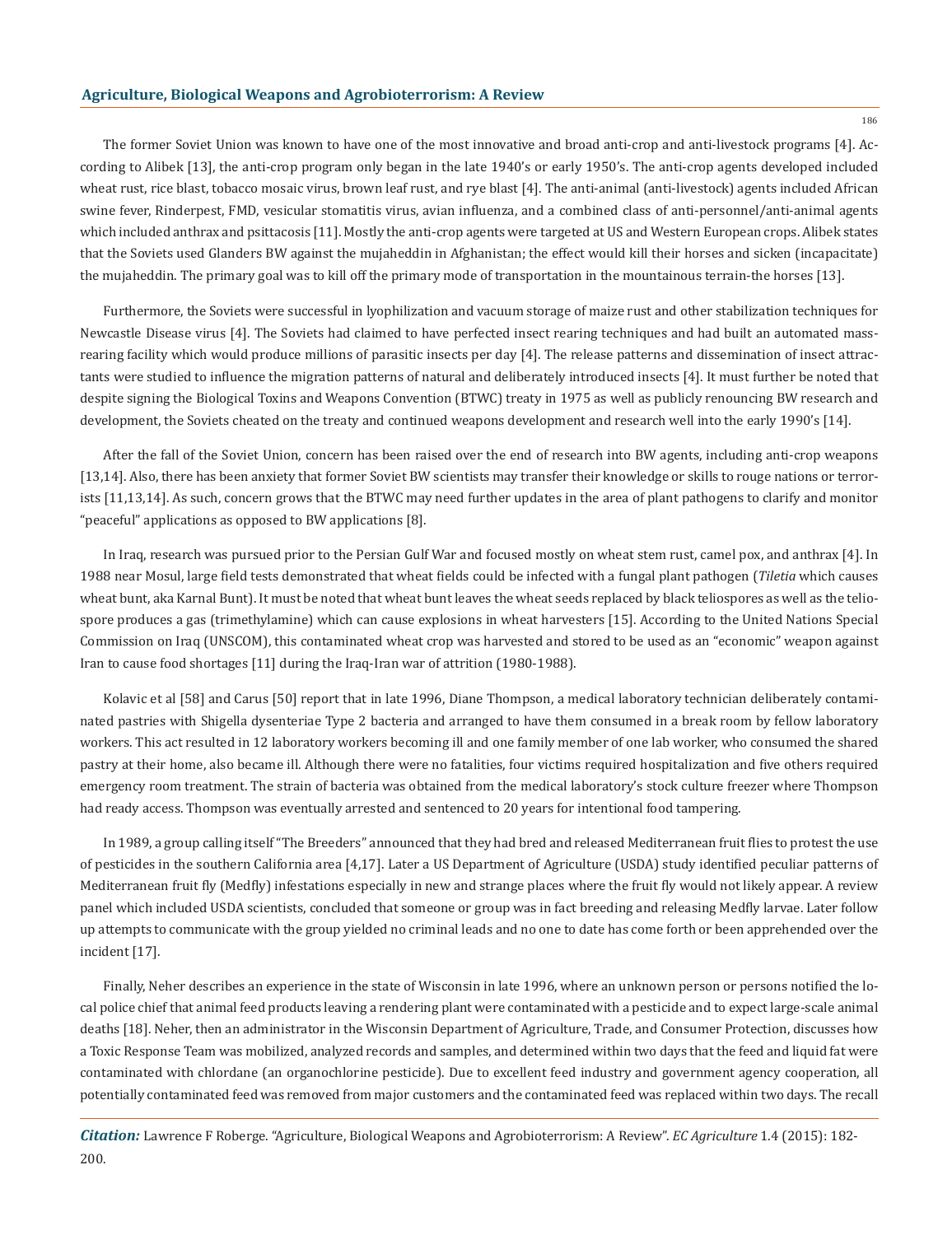of the feed and liquid fat resulted in the disposal of 4,000 tons of feed and 500,000 pounds of fat with an estimated value of about \$4 million dollars. Although the terrorist was never caught, no livestock animals were found to have serious contamination, and no human causalities occurred [18].

### **Routes of Food**

The movement of food and agricultural products into the food chain of US consumers (or most other nations) starts at the farm. Yet, the simplistic view of farmer's produce to consumer table has become quite complex in the later part of the 20<sup>th</sup> and now 21<sup>st</sup> Century. Schwab [21] describes how the US food system has gone away from the local farm to massive cooperate farms as well as that fact that the US food system is tied into the global food supply. The route for plant based foods may include farm to warehouse/distribution center to grocer-produce section, to consumer table; yet, if any modifications of the food product occur (e.g. milling, dehydration, packaging), then the farm delivers the product to a factory for that food processing. For livestock based foods, processing includes the farm, abattoir (slaughterhouse), packing facility for additional processing (usually a factory department within the slaughterhouse), warehouse distributor, grocer, then to the consumer. Parker notes that each level of processing is a level of vulnerability in food BW attacks [6]. Cameron and Pate describe how the US cultivation of certain crops are concentrated in certain areas of the country (example: in 1997, 75.5% of strawberries, 92.2% of grapes, 47% of tomatoes 33.8% of oranges for the US were grown in California) and as such, these areas would be more vulnerable to BW attacks [19].

Chalk also mentions that developments in the farm-to-table continuum have greatly increased the points of entry for BW agents (for example: bacterial, viral, or toxin based agents) [3]. Many of these processing and packing plants lack security and surveillance and Chalk notes that these factors augment the ease for a food-borne attack [3].

Schwab notes that food-borne diseases could be introduced into the food chain as another form of agricultural BW [26]. Food-borne or waterborne pathogens could be introduced in the market place (e.g. grocery store or restaurant) or during food processing. Because many food-borne pathogens can be found locally in soils, water, plants, and animals; a deliberate BW attack using these organisms might be overlooked as a BW attack and merely attributed to food contamination of one type or another. The BW attack using food or water is a preferred method as dispersal of a pathogen in food or water allows for the increased likelihood of affecting a greater number of people [26]. Schwab notes that the Centers for Disease Control's (CDC) classification of Bioagents that are food-borne or waterborne include: Category A-Botulinum toxin; Category B-Salmonella species, *Shigella dysenteriae, Escherichia coli* O157:H7, *Vibrio Cholerae, Cryptosporidium,* and Noroviruses [26]. Finally, it must be noted that food and water borne pathogens have selective characteristics that favor their use as a BW agent including: low inoculation dose, ease of secondary transmission, and moderate to high persistence in the environment [26].

Wein and Liu in a study, that was controversial over its public release, used a mathematical model that covered cows to consumers and analyzed a hypothetical bioterrorist attack using botulinum toxin deliberately released into a milk supply chain with a single milk-processing facility [20]. (**See Table 1- Conclusions from A Hypothetical Bioterrorist Attack Using Botulinum Toxin**) The authors study concluded that: 1- due to dilution factors along the milk supply chain, a minimum amount of the toxin would be required to ensure consumer causalities; 2- if terrorists obtained the proper amount, the rapid distribution and consumption would result in several hundred thousand causalities (NOTE: causalities of children due to their greater consumption of milk and greater toxin sensitivity would be significant); 3- the higher the initial dose of toxin introduced could mean a shorter time span for detection of poisoned milk as casualties began to appear more rapidly in the population; 4- current processing methods for milk-pasteurization-using either radiation or heat treatment are inadequate to inactivate the botulinum toxin, although Ultrahigh-Temperature (UHT) pasteurization (which has not been embraced by US consumers) will inactivate botulinum toxin in milk; 5- an ELISA test for the toxin is available and if implemented would cost less than one cent per gallon of milk; 6- more security measures for transport trucks, tanks, and silos as well as security background checks for farm laborers, plant personnel, and truck drivers are warranted as the present Food and Drug Administration (FDA) security guidelines are purely voluntary [20].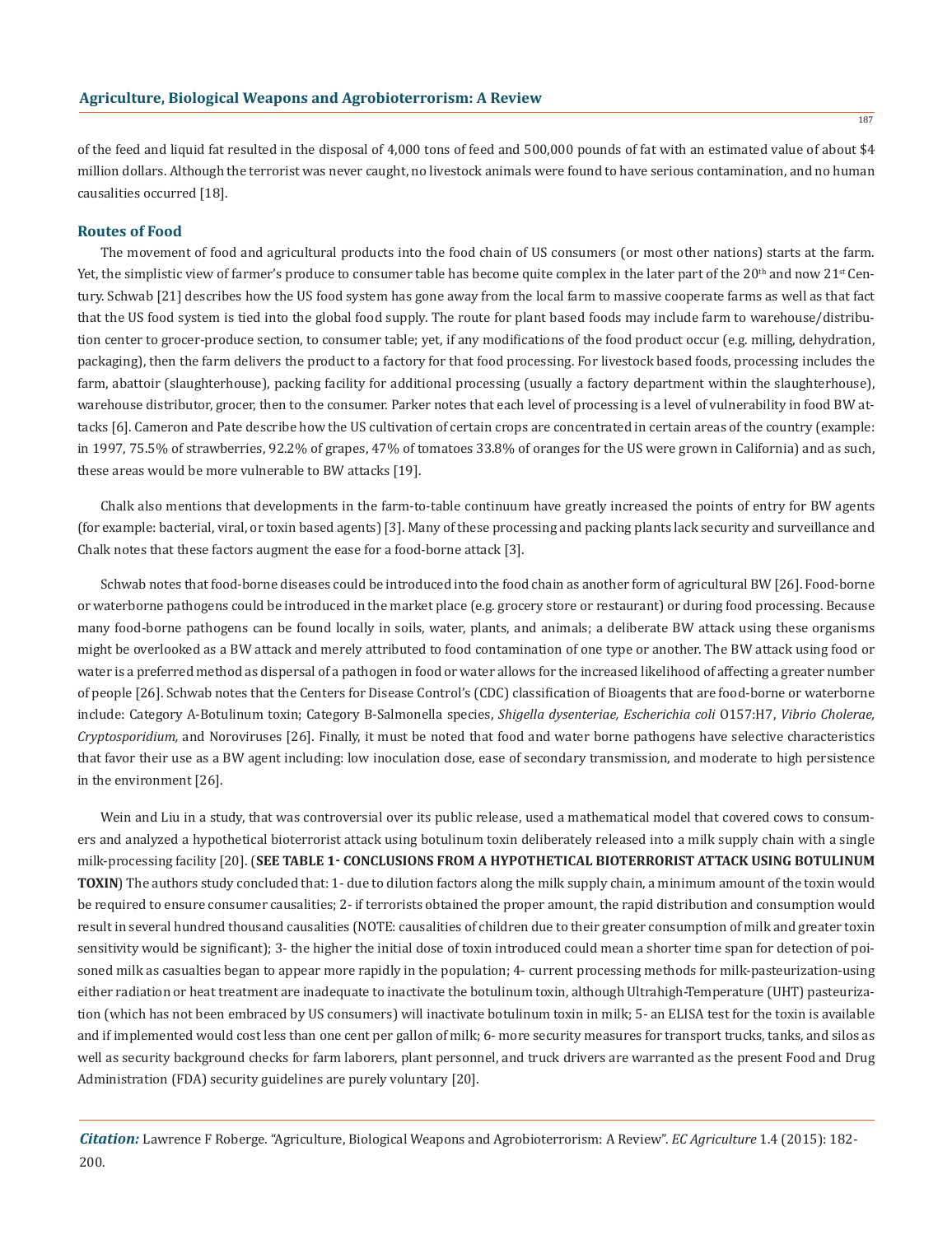# **Modes of Attack**

Parker describes five potential targets of agricultural bioterrorism: field crops; farm animals; food items in the processing or distribution chain; market-ready foods at the wholesale or retail level; and agricultural facilities that include processing plants, storage facilities, and components of the transportation sector as well as research laboratories [6]. Parker notes that most concerns over agricultural bioterrorism (or biological warfare attacks from nation states) have focused on mostly on field crops and farm animals. Yet, Parker notes that it is critical to be aware that BW attacks against foods in the food chain and also notes that research facilities engaged in investigations or analysis of foods could also be targets of attack [6]. Von Bredow., *et al*. [22] notes that compared to human food, one of the most vulnerable (i.e. least guarded) sources of the food supply is animal feed. Von Bredow., *et al*. notes that considering the vast amount of feed required by poultry and livestock, it would be next to impossible to secure all of this food [22]. Yet, it is possible that by contamination of the animal feed, the contamination could easily end up in the human food chain (as exemplified by the Wisconsin bioterrorism case described by Neher [18] above).

Kosal and Anderson [46] describe an incident where an antibiotic feed additive, salinomycin, a lipid soluble ionophore, contraindicated for camelids (such as alpacas); was unknowingly added at the commercial feed production facility. The feed was distributed to 6 to 8 alpaca farms resulting in over 1000 alpacas exposed and 135 deaths. After confirmation of the salinomycin contamination by the Ohio Department of Agriculture, a recall of the contaminated feed was issued. This is an example of how a contaminant at a nexus point of manufacture can have far reaching effects in the agricultural food chain.

A brief review of various agents of attack, based in part on previous BW weapons researched or developed for agricultural targets, as well as discussion of bioterrorism will be described below.

### **Crops**

Most crop pathogens in BW research have been chosen due to their ease of culture, stability in storage, ease of dissemination, and capacity to cause significant damage over a rapid period of time [8]. From a phytopathologist's view, the variety of pathogens for any plant includes viruses, nematodes, bacteria, fungus, mycoplasmas, as well as insects either acting as vectors or as crop pests. Furthermore, even with the successful dispersal of pathogens, other environmental conditions can affect the chances of the pathogen causing an epidemic in the crops. These variables include: light, humidity, changes in temperature, as well as wind shifts causing the aerosolized agent to be re-directed away from the target crop field [11].

Key agents for BW attacks against crops focus on the high calorie (i.e. carbohydrate) crops such as wheat, rice, corn, and potatoes [8]. Watson [23] and Whitby [8] describe some of these anti-crop agents: Black stem rust (*Puccinia graminis tritici*), Karnal bunt of wheat (*Tilletia*), Stripe rust (*Puccinia glumarum*) for wheat; Rice blast (*Piricularia oryzae*), Brown spot (*Helminthosporium oryzae*), Rice blight (*Xanthomonas oryzae*) for rice; Maize rust (*Puccinia Sorghi*), Leaf blight (*Helminthosporium maydis*), Streak (*virus spread by Cicadulina mblia-the South African leafhopper*), and Corn blight (*Pseudomonas alboprecipitans*) for corn; Late blight (*Phytophthora infestants*), Brown rot (*Pseudomonas solanacearum*), Common scab (*Streptomyces scabies*) for potato. Other crops for BW attack were chosen due to their international economic significance, such as coffee, bananas, citrus fruits, and sugar cane [8]. Some anti-crop agents for these crops include [8, 23, 49]: Leaf spot of bananas (*Cercospora musae*), Wilt of bananas (*Fusarium oxysporum F. cubense*), Tristeza of citrus (*citrus tristeza* virus), Downy mildew of sugar cane (*Sclerospora sacchari*), Sugar cane smut (*Ustilago scitaminea*), Anthracnose of coffee (*Colletotrichum coffeanum*), Citrus greening (*aka Huanglongbing*) of citrus fruits (*Candidatus Liberibacter asiaticus*) and Coffee rust (*Hemileia vastatrix*).

# **Livestock Animals**

Several aspects of anti-animal agents need to be discussed. The successful BW agents (like the anti-crop) agents need to be pathogens that can be easily cultured, easily stored until needed, easily disseminated, and have a high degree of virulence to the targeted population. Watson [23] describes some of these agents: Foot and Mouth Disease (FMD virus) and Rinderpest (Rinderpest virus) for cattle; Newcastle disease (Newcastle disease virus) for poultry, Heart water for sheep and goats (a rickettsial organism formerly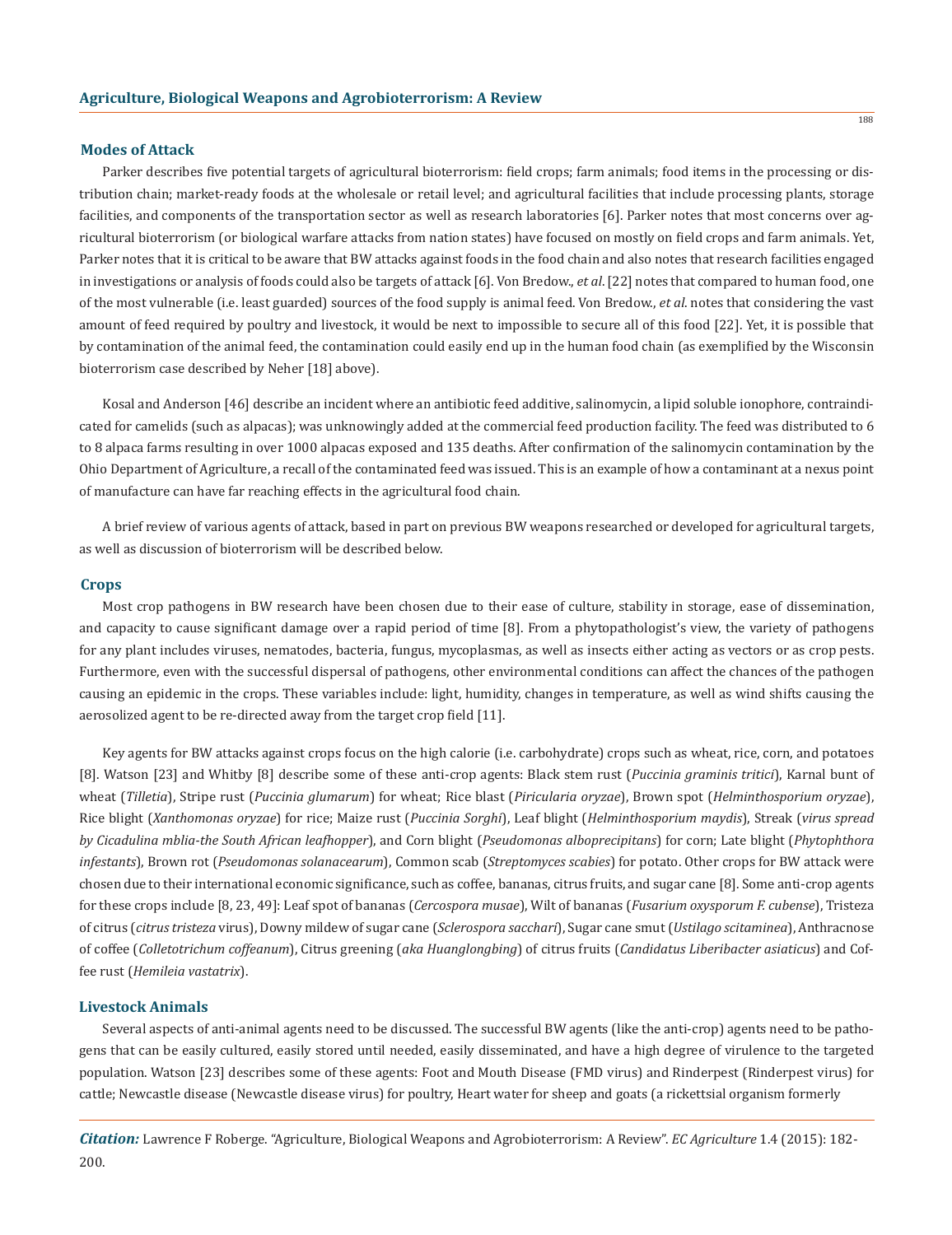referred to as *Cowdria ruminantium*, now called *Erlichia ruminatum*), yet in the field this organism requires a tick vector (Tropical Bont Tick-*Amblyomma variegatum*)[60]; and Aspergillosis of poultry (*Aspergillus fumigatus*).

Brown and Slenning discuss anti-animal diseases as a serious threat that could be introduced via smuggling infected animals into the country [24]. This would be one mode of attack that would not require aerial spraying of the pathogen, but could nonetheless introduce the pathogen in a coordinated BW attack or an act of bioterrorism. Furthermore, the authors note that if the anti-animal disease was introduced, it could remain endemic in the country as the pathogen could infect wildlife. One example of such an anti-animal disease is Rinderpest which can infect both livestock animals but also wild hoofed stock that exist in North America [24].

Gordon and Beck-Nielsen state that foreign animal diseases (FAD) could be key tools for a future bioterrorism attack against the livestock industry [25]. Besides the anti-animal pathogens mentioned above, the authors also include for FAD candidates Avian influenza and African Swine Fever (ASF). ASF could be a devastating anti-animal agent as this hemorrhagic viral disease can result in 100% mortality during the initial onset and no vaccine against the disease is available [25].

#### **Bioterrorism Non-State Actors**

Although other parts of this paper discuss the topic with consideration of motives and methods to a bioterrorism attack, it must be discussed here as well. Bioterrorists (aka non-state actors) might use agricultural BW in the following methods: multiple attacks with the pathogen at sites of high concentration of crops or livestock using contaminated animals (e.g. animals smuggled into the country with Avian influenza); pathogen aerosols (Karnal bunt teliospores for wheat crops or FMD in an aerosol for cattle); vectors carrying the pathogen (such as ticks with Heart water) [25]; or fruit bats or pigs (domesticated or feral) infected with Nipah virus [43,47].

Jonathan Ban [2] discusses some of the reasons that BW against agricultural targets might be favored by bioterrorist. First, many of the pathogens are zoonotic and many do not affect humans, so without the risk of human fatalities, the moral restrains to using BW would be removed. Second, since the disease is agricultural, it may be very difficult to distinguish the attack from a natural outbreak of the disease. This is an important point, since many BW attacks (human or agricultural) would still require an incubation period from the time of exposure to the onset of disease. If the bioterrorist wants to avoid taking credit, the attack might be mistaken for a natural outbreak. Third, agricultural facilities and resources are largely exposed and not protected, hence very vulnerable to BW attacks. Finally, the biotechnical (e.g. culturing a fungal plant pathogen) and operational barriers related to agricultural BW are relatively lower compared to human targeted BW weapons. Most agricultural BW will not infect humans (e.g. Karnal bunt, Late blight in potatoes, or FMD for cattle) and many will require a simple infection of a single animal or dispersal of a fungal pathogen over unprotected wheat or corn field [2,48,49,51,52].

O'Hara reports one unusual bioattack in 1997 was initiated by pastoral farmers in South Island of New Zealand [50-52]. The farmers introduced Rabbit Haemorrhagic Disease (RHD)-a calicivirus-on rabbit infested farms to control the invasive rabbit population on the island. The farmers captured infected wild rabbits in Australia, homogenized rabbit tissues (liver and spleen) and applied the homogenated tissues to rabbit baits consisting of grain, carrots, and parsnips [51]. The farmers acted as the local bureaucrats did not act quickly in response to the farmers' demands for effective rabbit biocontrol. The RHD is now endemic in New Zealand.

#### **Genetic Engineering**

This paper must not ignore a topic of great concern-the risk of genetically engineered BW agents (aka Black Biology). Horn and Breeze [4] discuss this concern as a topic of growing potential weapons relevance. It is possible using genetic engineering techniques to enhance the toxicity or pathogenicity of organisms or toxins. It is also possible to engineer new organisms with enhanced capabilities to be resistant to antibiotics, vaccines, or to display a new series of symptoms. The resultant BW agent directed at agricultural targets would create a greater vulnerability for any nation. Since without appropriate countermeasures (e.g. antibiotics, vaccines) or an extensive delay in disease identification (due to a new array of symptoms for the pathogen), any attack by a genetically engineered pathogen could potentially ruin the agricultural productivity of a nation.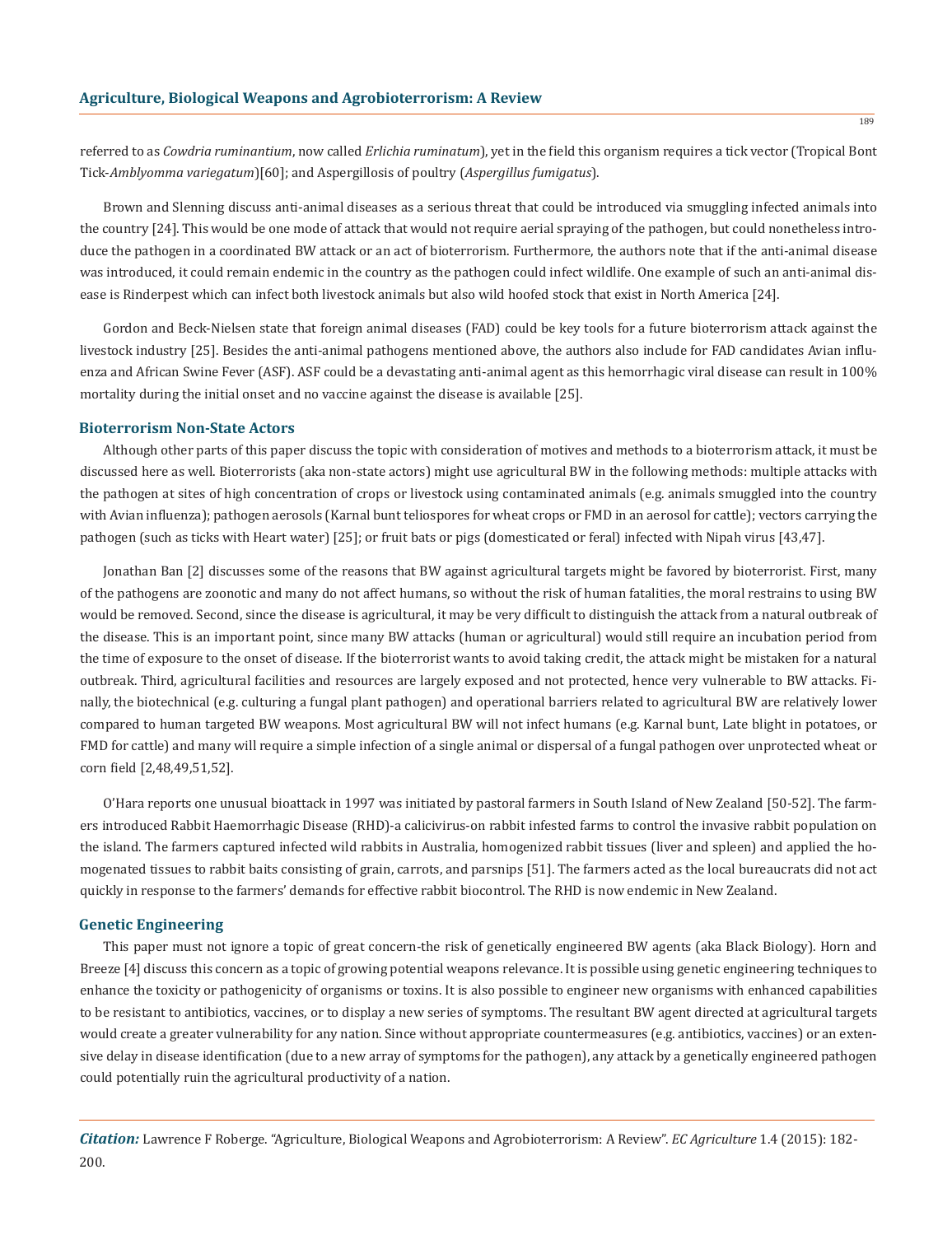### **Modes of Detection**

The present strategy of detection of BW agents includes diagnostic tools such as Electrochemiluminescence, Polymerase Chain Reaction (PCR) tied with Enzyme Immunoassay, and Fluorogenic probe based PCR [27]. Higgins et al describe the feasibility of technical laboratory detection tools to be used in field based labs. The development of rapid diagnostics in a field laboratory was demonstrated by the 520<sup>th</sup> Theater Area Medical Laboratory (TAML) of the US Army. Higgins and colleagues state that the use of such rapid testing could provide rapid and accurate diagnosis of food borne or water borne BW agents. The authors also stress that rapid testing techniques would not be used alone, but would be used in conjunction with more traditional techniques to verify the pathogen and route to treatment [27].

Von Bredow., et al. [22] describes several technologies developed for the detection of bacteria or contamination in food. One rapid method is a luminometer using a luciferin-lucifera reagent to detect live bacteria. The detection method has been found effective in detecting bacteria in either animal carcasses or in animal feed, even in samples of whole oats! Another rapid method of analysis and detection is the SMART (Sensitive Membrane Antigen Rapid Test) system developed by New Horizons Diagnostic Corporation. This test is an antigen-antibody two step process that uses colloidal gold particles attached with the primary antibody to attach to the antigen (i.e. target BW agent). The system has been used to identify different BW agents, including Anthrax, Brucella, Botulism toxin, Tularemia, and Ricin. The authors state that the test can be modified for detection of other biological agents as soon as the appropriate antibody is developed [22].

Ron Sequeria of the USDA Animal and Plant Health Inspection Service (APHIS) notes that APHIS has expanded its capability to monitor BW attacks on agricultural facilities [27]. These strategies include use of geographic informational systems (GIS), Global Positioning Systems (GPS), satellite image analysis, remote sensing, and training an elite staff within an emergency response framework capable of managing the information processing and analysis. The APHIS framework can monitor the movement of epidemics and make necessary recommendations based on weather, geographic, and phytopathological data to halt or eradicate the epidemic. The author also notes that the APHIS activities will also be in close cooperation with other emergency management agencies as well as include cooperation from industry groups, state organizations, and academic institutions [27].

### **Vulnerability Factors of Agricultural Targets**

Chalk [3] discusses the vulnerabilities of US agriculture to BW attacks and notes six primary vulnerabilities. (**See table 2- vulnerability factors of agricultural targets**) First, the contemporary farming practices of concentrated and intensive farming practices. Ban [4] notes that 84% of the US cattle population is concentrated in the southwest, 60% of the swine population is located in the Midwest, and 78% of the chicken population is located in the southeast Atlantic region. Cattle are raised in feedlots holding as many as 150,000 to 300,000 head of beef, whereas chicken farms will pen 100,000 birds together [4]. This tight living arrangement allows for rapid spread of pathogens among livestock, especially if the pathogen is transmitted as an aerosol.

Second, the increased susceptibility of livestock to disease. Parker notes that intensive farming practices have stressed livestock weakening their resistance to disease. This results in an increased need for antibiotic use in feed stock and an increased risk of the development of antibiotic resistance strains of pathogens [6].

Third, a general lack of farm/food related security and surveillance [3]. Although this has been discussed previously, one example of the poor security is the cavalier attitudes of farm workers entering and leaving chicken pens. Bruce Stewart-Brown [29] reported a survey done at one large chicken farm where personnel freely entered and exited chicken pens. Many did not sign in or sign out, while few if any monitored what was tracked into the pens via shoes or clothing. Stewart-Brown notes that the lack of security practices and failure to prevent contamination via shoes or clothing could result in an easy and rapid transfer of pathogens from one large chicken pen (holding 100,000 or more chickens) to another. Furthermore, Stewart-Brown notes that outsiders entering the pens were not required to clean off shoes nor were required to provide any identification. Thus outsiders visiting the farms could easily transfer pathogens from soil off of their shoes to various chicken pens as well as be active BW terrorists [29].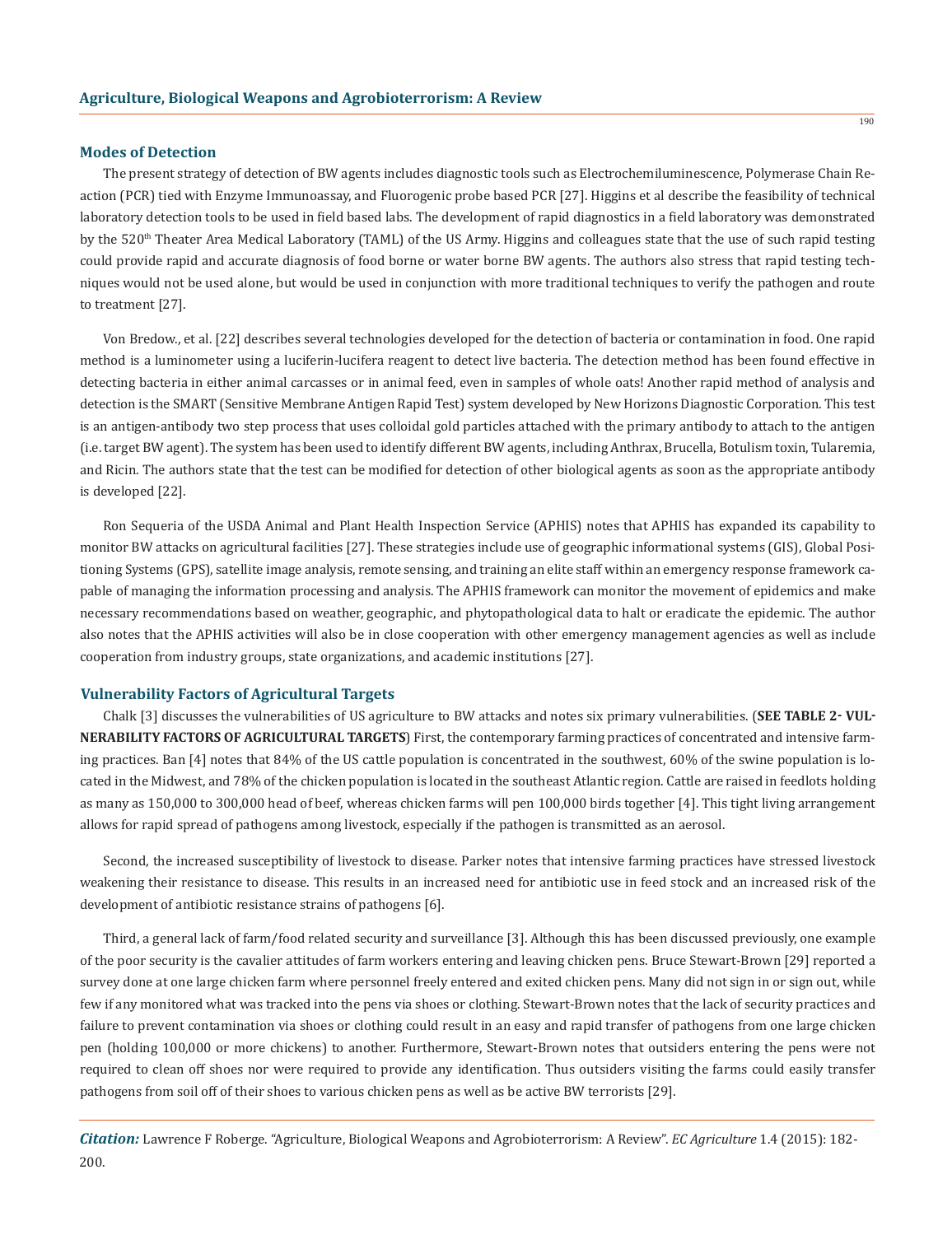Fourth, Chalk mentions that an inefficient and passive disease-reporting system exist that is further hampered by a lack of trust between regulators and producers. Chalk notes that the communication lines with state regulatory personnel are crude and in many cases confusing. Furthermore, farmers are reluctant to report disease outbreaks for fear of undergoing livestock "depopulation" (without compensation) in an effort to stop the outbreak of the disease [3]. This resistance to report and poor reporting communication systems engenders the conditions for rapid outbreaks and poor evidence chains to track back the disease to the source of the epidemic.

Fifth, Chalk discuses the problem that most veterinarian training does not include foreign animal diseases (or Biological Warfare diseases) as well as large scale husbandry [3]. Since large scale husbandry is the prevalent method of modern farming, most veterinarians fail in diagnosing diseases unique to large scale husbandry or are able to detect conditions that are conducive for an epidemic. Also, since most veterinarians have not had training in foreign animal diseases (or biological weapon-based diseases); the opportunity to rapidly detect and stop an outbreak will be lost. This is not unusual since many younger physicians have not been trained in recognition of human directed (anti-personnel) BW, such as smallpox, anthrax, or Ebola [3].

The sixth vulnerability factor identified by Chalk [3] was a prevailing focus on aggregate, rather than individual, livestock statistics. Chalk describes this factor as a result of large livestock populations. As farmers have such large populations of livestock, they tend to miss problems with individual animals and rather focus only on large scale results (e.g. total milk output). This large scale data tends to miss individual animals that could be the incubator of a major outbreak of disease that would quickly spread throughout the crowded herd of livestock.

Two other factors have to be mentioned as vulnerability factors. Monoculture is the farming practice where only one crop is raised in a field (e.g. wheat, corn, tomatoes, barley, etc.). As a result, the monoculture becomes a large scale susceptible host to the pathogen infection and spread of the pathogen within the monoculture field [6,8,11]. If the pathogen can spread beyond that field by airborne particles (such as fungal spores), then the pathogen can successfully spread to other fields or across the country or even across the continent. The spread by aerial dispersal of plant disease pathogens on a global or continental scale was described in great detail by Brown and Hovmeller [30]. The authors note that long distance dispersals of fungal pathogen spores by the wind can spread plant diseases across or between continents. Furthermore, the irregular nature of these long-distance dispersals of fungal pathogens can create epidemics in new territories or create outbreaks in previously resistant plant cultivars [30]. This last observation could be a warning to those that consider using agricultural BW as the pathogens released in an enemy nation could blow back to the aggressor nation eventually with epidemic results.

The other vulnerability factor is the low genetic variation (genetic uniformity) within agricultural crops and animals [11,34]. Modern agricultural husbandry and plant genetics has resulted in reduced genetic variation within farm crops and livestock. With reduced genetic variation within livestock or crops, the potential for resistance to the pathogen is reduced. Furthermore, with low genetic variation within livestock and crops, the potential for finding genes for resistance is reduced as well [34].

#### **Nonstandard Models of Attack**

The following section will briefly discuss several possible routes of agricultural BW attack based on recent technological, economic, and scientific developments. These "nonstandard" models may become future attack models for agricultural BW in the 21<sup>st</sup> Century.

# **Biocruise**

Biocruise is defined as the combining of BW technology with cruise missile delivery systems. A cruise missile is defined as "an unmanned self-propelled guided vehicle that sustains flight through aerodynamic life for most of its flight path and whose primary mission is to place an ordnance or special payload on a target."[31]. this definition today includes unmanned air vehicles (UAVs) and remotely piloted helicopters or aircraft (RPVs). Cruise missiles are easier to obtain, maintain, weaponries, and employ than ballistic missiles. Cruise missiles have the advantage that a properly sized aerosol dispersal system (such as fungal spores or bacteria) could be installed within the missile. Once installed, the cruise missile could deliver a BW aerosol over a large swath area such as crop fields or livestock pastures or feedlots [31].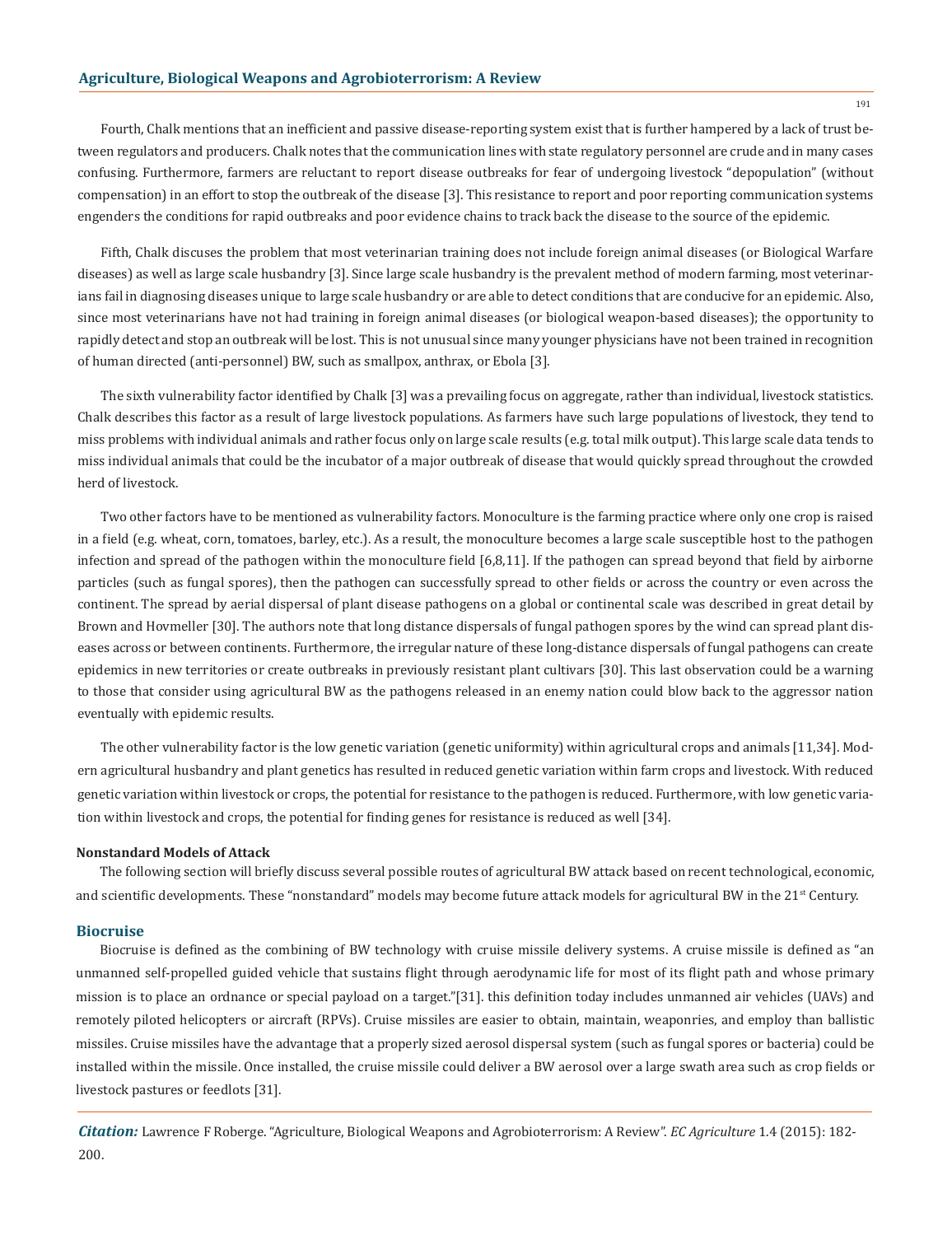Some cruise missiles have extremely accurate navigation systems, using terrain contour matching (TERCOM) guidance systems, whereas others have guidance systems using US Global Positioning System (GPS) or the Differential GPS (DGPS) systems. With these systems, the accuracy of targeting by cruise missiles is far superior to ballistic missiles [31].

Kiziah [32] discusses the biocruise threat from the perspective that a biocruise attack could provide "plausible deniability" from a rouge nation. If the attack was done at night, a long range land attack cruise missile (LACM) could be directed to disperse the BW agent while programmed to fly a circuitous route to the target. After dispersal, the missile could be programmed to crash in the ocean or self destruct. Since cruise missiles fly low, (some below radar detection level) as well as have a small Infrared (IR) and radar signature; this makes detection of cruise missiles difficult. Further, it must be noted that cruise missiles can be launched from sea (even launched covertly from a cargo or tanker ship), from the air, as well as from a submarine.

With biocruise technology, any nation or terrorist group could direct a cruise missile to navigate and disperse BW agents over agricultural targets; especially at night when notice by farmers or farm security is at the lowest level. With GPS navigation, the missile could disperse anti-crop or anti-animal agents over a number of targets, self-destruct in the ocean, and hence hide any evidence of a deliberate BW attack on agricultural resources.

Although it has not been described in detail; the application of drone (remotely controlled aerial vehicles) technology for shorter range delivery of Agroterrorism agents, could evoke a Agroterrorism attack of serious magnitude even if the bioterrorist was a "lone wolf".

#### **Attacks against Biofuel Crops**

With the rise in demand for liquid fuels, ethanol and biodiesel, biofuels crops like corn or sorghum for ethanol production and soybeans or palm oils for biodiesel production will be prime targets for BW. Either a competing nation or a bioterrorist using BW to attack the crops could achieve a multiplier effect with an attack on corn, soybeans, or sorghum: an epidemic on the crops; a resulting shortage of raw materials for biofuel production; and a subsequent shortage of biofuel.

#### **Use of Introduced Species**

An introduced species (aka exotic species) is a foreign organism introduced into an ecosystem and causing damage to that ecosystem [33,43,44]. Some organisms have been introduced and caused damage to agriculture (e.g. Kudzu and Gypsy Moth in US, Rinderpest in Africa, Rabbits in Australia). Barnaby [34] discusses that the biodiversity of the planet is decreasing and this includes the genetic diversity of crop plants such as wheat and rice. One of the problems of emerging plant diseases is that some pathogens are "exotic" species until they have achieved establishment within new territories. Bandyopadhyay and Frederiksen [35] discuss the rise of some of these plant diseases as merely exotic species introduced into new habitats. These diseases include Sorghum ergot, Karnal bunt of wheat, Potato late blight, and Citrus tristeza. The authors further assert that these introductions can occur naturally or via trade practices [35].

If a nation or bioterrorist were to introduce a non-native pathogen to a susceptible agricultural target, it could have a devastating effect [43]. Hence, it would be possible to use the knowledge of the ecological success of introduced species to apply it as an agricultural BW weapon. One candidate for such application is Striga (aka witch weed) [43]. Striga is a parasitic plant that consists of several species; all of them can grow underground and invade plant roots, robbing the host plant of water and nutrients [36]. The target host plants (depending on the species of Striga) are corn, rice, and sorghum. Originally from Africa where the parasitic plant is a menace, the plant was accidently introduced into the Carolinas, where plant quarantine was set up to contain the infestation [36]. At present, no complete eradication of Striga from the Carolinas has occurred.

#### **Counterstrategies**

This section will focus on the various counterstrategies that can be used or are recommended to deal with agricultural BW attacks. Casagrande [48] has stated that biological attacks against agriculture should be regarded as a "high-consequence, high probability"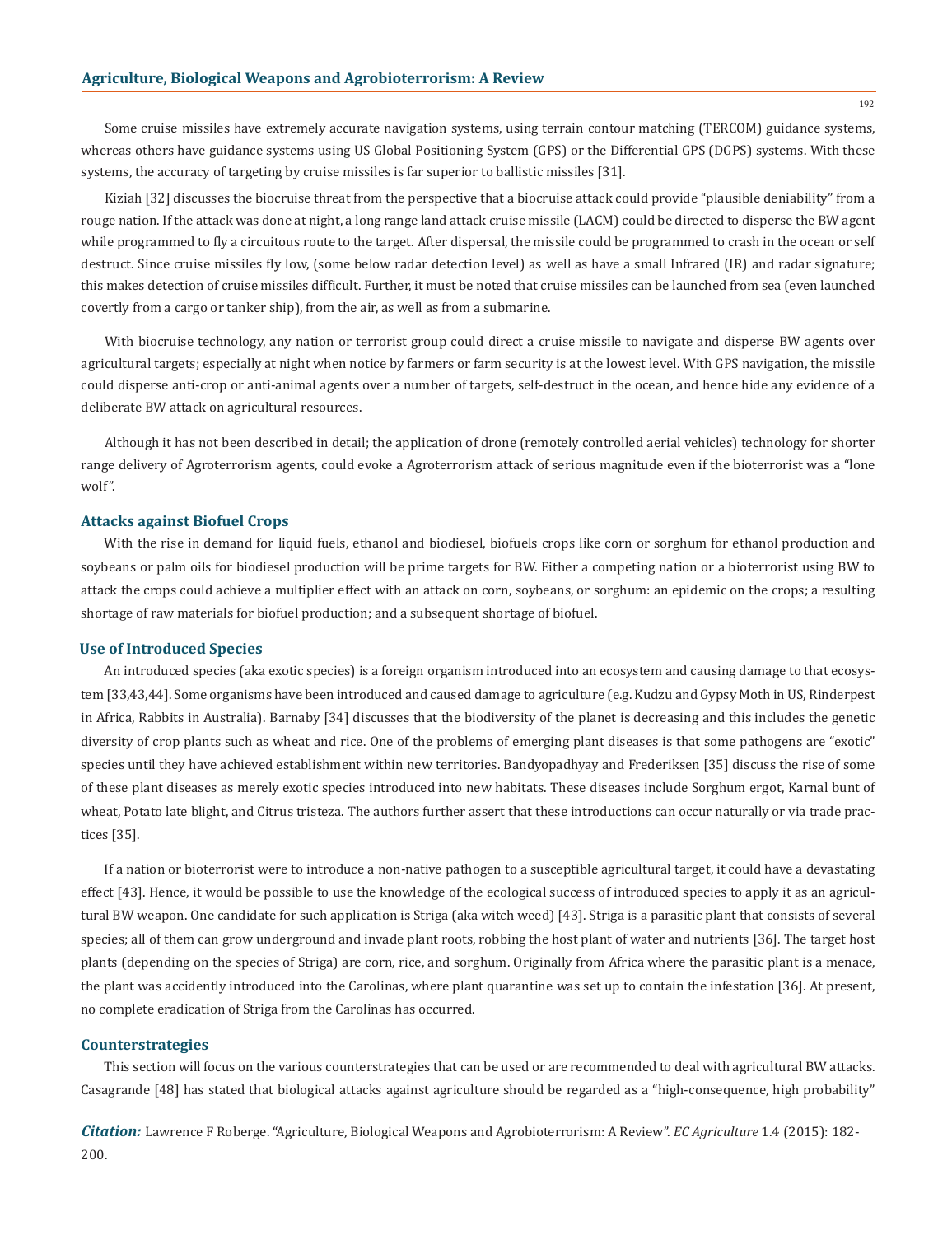event as a well as a grave "national security risk" [48]. Hence, counterstrategies should be given high priority in any discussion of agricultural BW.

#### **Detection**

Although the detection technologies presently have been described above, one key aspect in the detection is how to determine if the outbreak or epidemic was caused by natural means or by a BW attack [54].

Sequeira [28] describes the following points to help in determining that the outbreak is intentional. **(SEE TABLE 3- INDICATORS in the determination that an agricultural outbreak was intentional**). This criterion is used for pathogens or for other "introduced species". Sequeira notes that intentional introductions will differ from accidental introductions in the following ways: 1-use of non-traditional pathways; 2- increase of the probability of survival of the pest in transit; 3- widespread dissemination of the disease from disparate foci; 4- use of highly virulent strains; 5- high rates of inoculum; 6- introduction into remote areas; 7 targeting of susceptible production areas; 8- targeting of susceptible natural environments; 9- release of multiple species simultaneously; 10- precise timing of releases to coincide with maximal colonization potential. Sequeira also notes that the globalization of the economy has already taxed the existing USDA structures and resources [28].

Rogers [37] notes that anti-crop BW has potential in nations where crop strains are susceptible to a pathogen. This risk is further enhanced if by genetic modification, a strain (or strains) of the pathogen are intended to affect the specific varieties of a crop grown in a target state. Rogers further notes that a state that is vulnerable to anti-crop BW, is a state with a system of arable agriculture which uses extensive monoculture of important crops, but lacks a well developed research and extension service. The lack of monitoring, education, and research means that the state lacks the infrastructure necessary to rapidly fend off an agricultural BW attack (or a bioterrorist BW attack on agriculture) [37].

With regard to anti-animal BW attacks, Hugh-Jones [38] describes some of the indicators as follows: the event has: unusual time and/or place of occurrence; unexpected strain of agent or multiple strains; a noted reversal of an otherwise steady progress in disease control or freedom; an epidemiologically "weird" event or occurrence that does not match normal experience or knowledge. Hugh-Jones notes that these events lead to the following results: marked economic or political costs with benefits going to a competitor; removal of the target country from international trade (quarantine); the target country must still continue imports from the competitor; there is marked social unrest in a significant part of the population due in part to the loss of livestock or crops and jobs [38]. From these indicators, Hugh-Jones recommends steps to prepare for future incidents, assessing data to determine the suspicious outbreaks (including identification of the spread of the disease and the strain of the pathogen), analysis of economic and trade effects, determination of people movements of possible suspects involved in the incident; and finally publicity with reports properly detailing the known data for review by the scientific community as well as the public at large [38].

Furthermore, detection can be bolstered further by advanced training and tools for the farms and first responders [61] on plant and animal pathogens, such as introducing farmers [53], veterinarians [55,57], and customs and border agents [55,57] to enhanced training in exotic pathogens, phytopathology, and early detection systems for animal diseases. For example, Chomel and Marand [57] discussed the need for expanding coursework for veterinary students in wildlife zoonotic diseases, emerging diseases, and training in the reporting pathways for notifiable diseases in their country and state.

Knutsson., et al. [59] describes how biotraceability can enhance the response phase during a bioterrorism attack to feed or the food chain. The authors define biotraceability as the ability to use downstream information to indicate the process or the specific food chain where the source of an agent (e.g. microbiological agent) was introduced. Thus, regardless of an accidental or deliberate pathogen or toxin entering the food chain; biotraceability techniques, biomarker tracer discovery, tracking tools, and communication reduce the response phase and enhance the tracing of the origin of the biological agent contamination [59].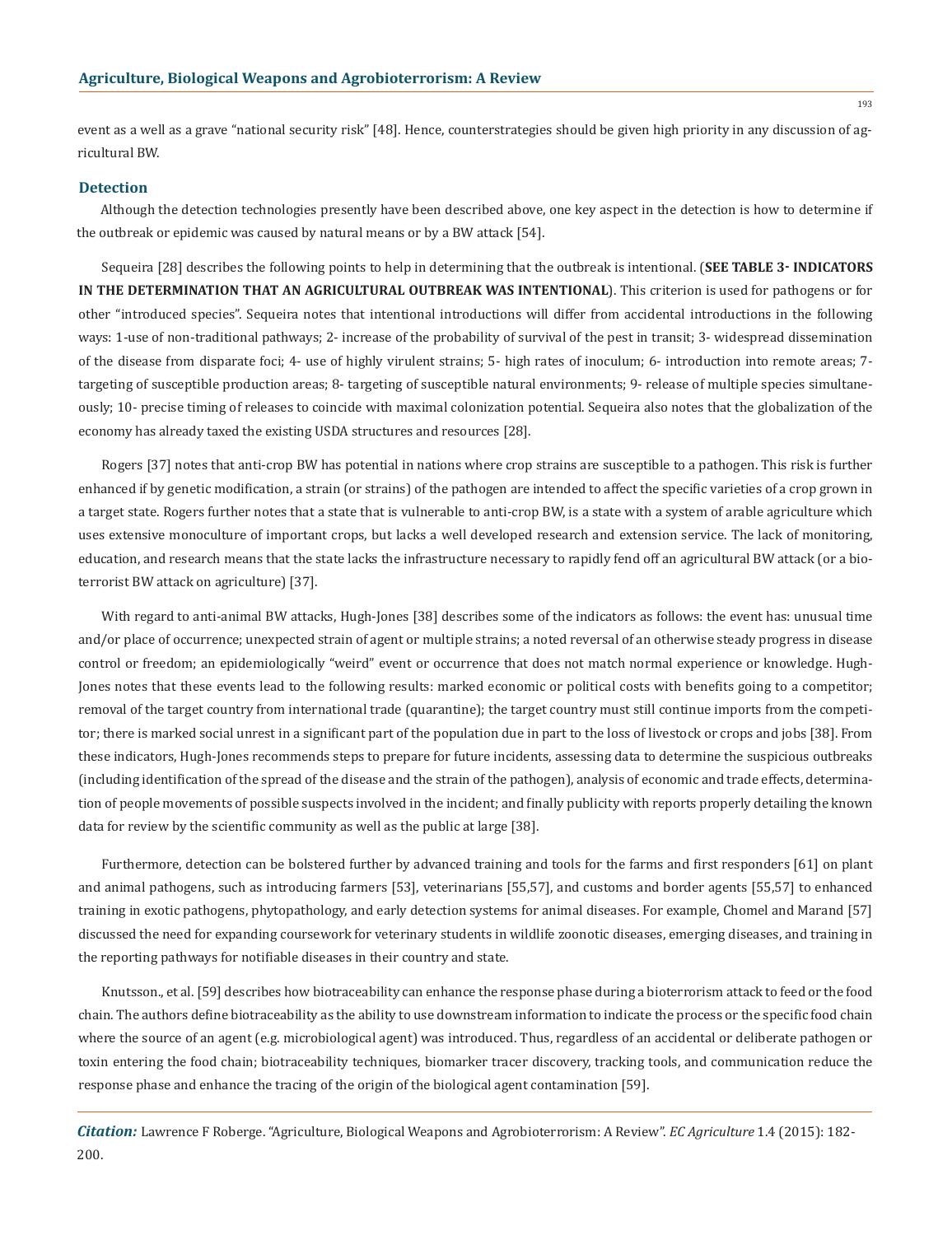# **Recommendations for Increased Cooperation and Communication between Agricultural agencies, other Federal Agencies, and the Military**

From the tools developed by the USDA, Sequeira reports that the USDA has accessed existing emergency response structures (including APHIS, Plant Protection and Quarantine (PPQ), and Veterinary Services (VS) of APHIS) as well as developed the formal organization, Regional Emergency Animal Disease Eradication Organization (READO). All of these organizations are directed to assist in the containment and eradication of pathogenic or introduced organisms resulting from a BW attack [28]. Casagrande [48] recommended that funding to APHIS should be increased to create Early Response Teams consisting of three member teams that can respond to an animal or plant outbreak in 24 hours.

In 1998, agricultural bioterrorism was not given proper attention under the Presidential Decision Directive 63 (PDD-63) which dealt with "Critical Infrastructure Protection". PDD-63 did not list food and agriculture was one of the eight critical infrastructures that needed to be protected from Weapons of Mass Destruction (WMD). Although President Clinton did issue both PDD-63 and PDD-62 (PDD-62 dealt with "Combating Terrorism") at the same time, agriculture was given a subcommittee under PDD-62 [6]. Parker describes how the USDA should be in the front of leadership in dealing with agricultural bioterrorism or BW attacks directed at agricultural resources. The USDA should lead in the bioterrorism strategy since its federal role is food safety and food security.

Parker concludes his book [6] with a series of recommendations, including: taking the lead in agricultural bioterrorism from the federal level; secure intelligence from the various intelligence agencies and maintain contacts with them; continue to cultivate a relationship with the military and use them where necessary in securing eradication efforts and maintaining order; expand contacts with state and local government agencies and academic institutions; develop partnerships with the private sector, especially with Farm Bureau Federation, national commodity organizations, and agribusiness organizations (e.g. American Poultry Association, National Cattlemen's Beef Association, National Corn Growers Association, etc.) as well as major agribusiness companies, feed companies, food wholesalers, slaughterhouses, seed companies, and other agribusiness related firms-large and small [6].

Martensson., *et al*. [56] describes a similar strategy of building networks of intelligence, police, forensics, customs agencies, along with the public and animal health and environmental organizations to share information to prevent an Agroterrorism incident. AniBioThreat is a European Union project with a strategy of early warning and workshops to identify and build a collaborative culture to prepare and confront bioterrorism or Agroterrorism threats [56].

In essence, communication with the public will help maintain order and help engender trust when an agricultural BW attack does surface.

Finally, Yeh., *et al*. [53] discussed control and preventing acquisition of anti-livestock agents from laboratories and cell banks. Furthermore, the authors recommend that paperwork requirements for obtaining livestock pathogens be as stringent as obtaining human pathogens. Also, Yeh., *et al*. [53] recommend that any request for livestock pathogens that seem unusual or suspicious be reported to government authorities with the case forwarded to a national investigative agency for possible review of bioterrorist activity.

### **Genetic Engineering**

One tool that can be very useful for defense against agricultural BW is the exploration of genetic engineering. Genetic engineering of plants has led to major improvements in food quality and composition [39], but it has also provided new opportunities to improve insect resistance of the plants [40]. Dixon., *et al*. [41] report success in enhancing the natural defense responses of plants by boosting phytoalexin responses which can play a critical role in resistance to viral, fungal and bacterial pathogens. If this work expands and continues to be successful, it is possible that anti-crop pathogens could have their outbreaks blunted or blocked by crops with genetically engineered enhanced natural defenses. Finally, Gressel., *et al*. reported success in the development of herbicide resistant plants which would allow use of herbicides to stop plant parasites like Striga and Broomrape, yet allow the target crop to flourish [42]. These techniques would offer opportunities for the developing world to deal with parasitic plants, but could also provide tools to counteract parasitic plants that would be used as anti-crop BW.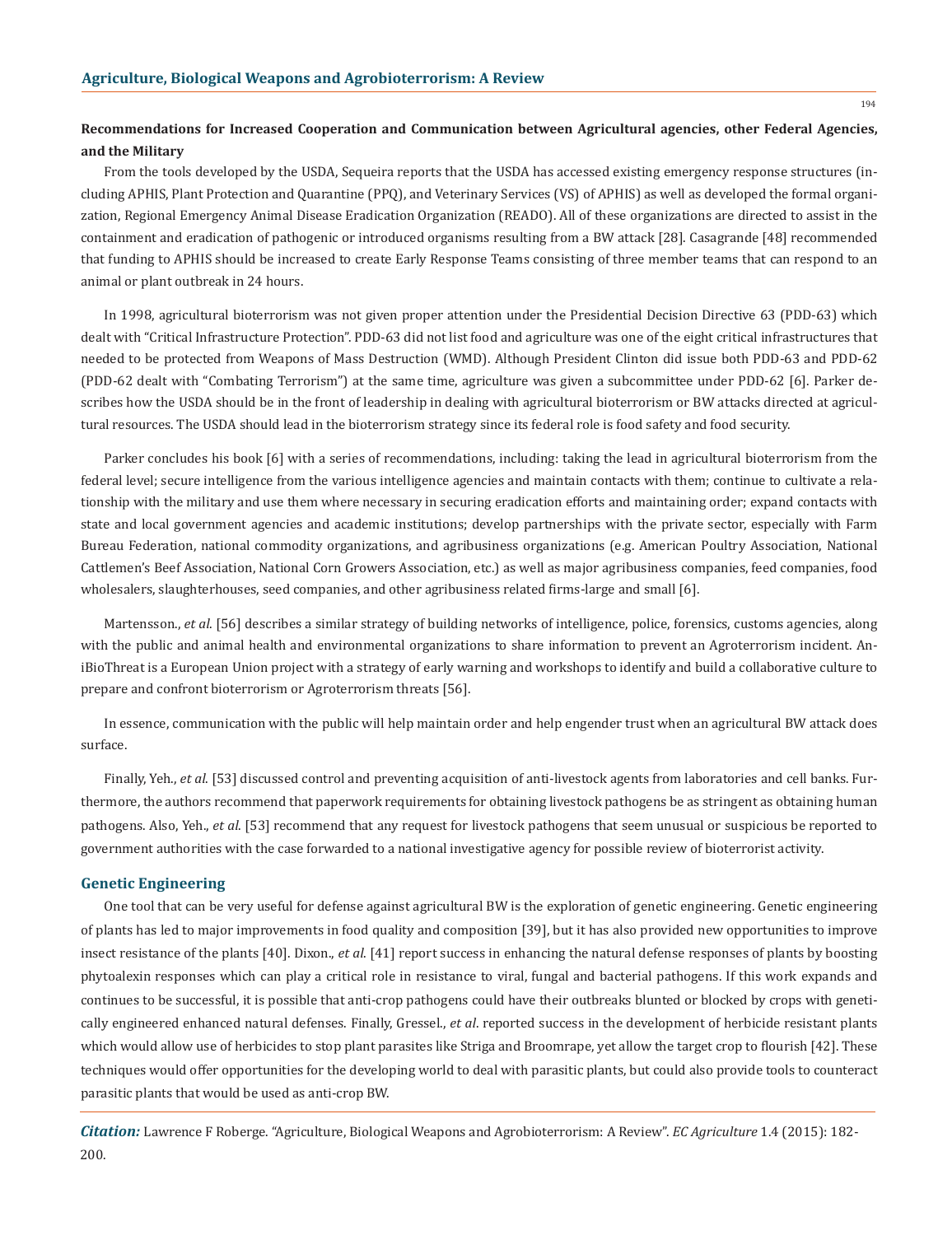#### **Advanced Agricultural Techniques**

Finally, advanced agricultural techniques will be required to break away from the modern agricultural methods that make present day agriculture so vulnerable to BW.

First, monoculture as a practice increases the vulnerability of the field crops to a BW attack. Intercropping with two different crops (e.g. rows of beans between rows of corn) would decrease the vulnerability of the whole field to a rapid spread of a pathogen. Next, many monoculture crops use an asexual means to propagate the plants (e.g., strawberry plants from stolons) which would reduce genetic diversity in the field. If all of the plants are genetically the same (asexually they are cloned from the "mother" plant), then this process would also contribute to increased vulnerability to a BW attack. Genetic variation within a crop field must be encouraged to reduce this risk.

Barnaby [34] comments that the genetic diversity of wheat and rice are becoming impoverished. Yet, it is the primitive cultivars that contribute to new genetic traits being bred into the germ lines of various food crops [34]. Barnaby recommends more intercropping practices, expanded work on integrated pest control and biological control agents, as well as development of resistant cultivars. With these improvements, crops would be more resistant to anti-crop BW attacks.

#### **Summary**

Agricultural products are a key part of US infrastructure, a major part of the US Gross Domestic Product, and a vital part of the US export trade. Agriculture and food has been taken for granted in the US due to the relative low cost, abundant productivity, and enhanced modern techniques for raising crops and livestock. Unfortunately, with these modern techniques, agriculture has become quite vulnerable to anti-crop and anti-animal BW. The reasons for the use of agricultural BW range from nations attacking overtly or covertly to destroy an enemy nation's food resources; to terrorist motivations for blackmail and extortion; evoking public fear; or profiting from commodity market turmoil following a BW attack on agricultural commodities.

History has demonstrated that many nations have explored or fully developed anti-crop and anti-animal BW. Although banned by the Biological Toxins and Weapons Convention (BTWC) treaty, agricultural BW may still exist in some nations as well as in the plans of bioterrorists (whether as a group or a lone disgruntled individual). As the food chain and food production techniques have become more complex, the vulnerability for agricultural BW has increased, both on the farm and in the food processing plant. Furthermore, food and water borne pathogens could be used as BW agents to obtain the greatest number of victims through contaminated food or water.

Agricultural BW agent detection methods exist as well as federal and state agencies have developed the necessary testing tools and protocols to contain, decontaminate, identify, and eradicate any agricultural BW agent. Improvements are necessary to improve the response timing to an attack (i.e. response phase) as well as enhance the cooperation of farmers, food producers, and the public in general. These improvements include having the USDA lead the response and communication with federal, state and local organizations in the event of an agricultural BW attack as well as provide the USDA with Federal recognition that agriculture is one of the critical infrastructures that must be protected from terrorist attack.

## **Conflict of interest**

The author declares no conflicts of interest.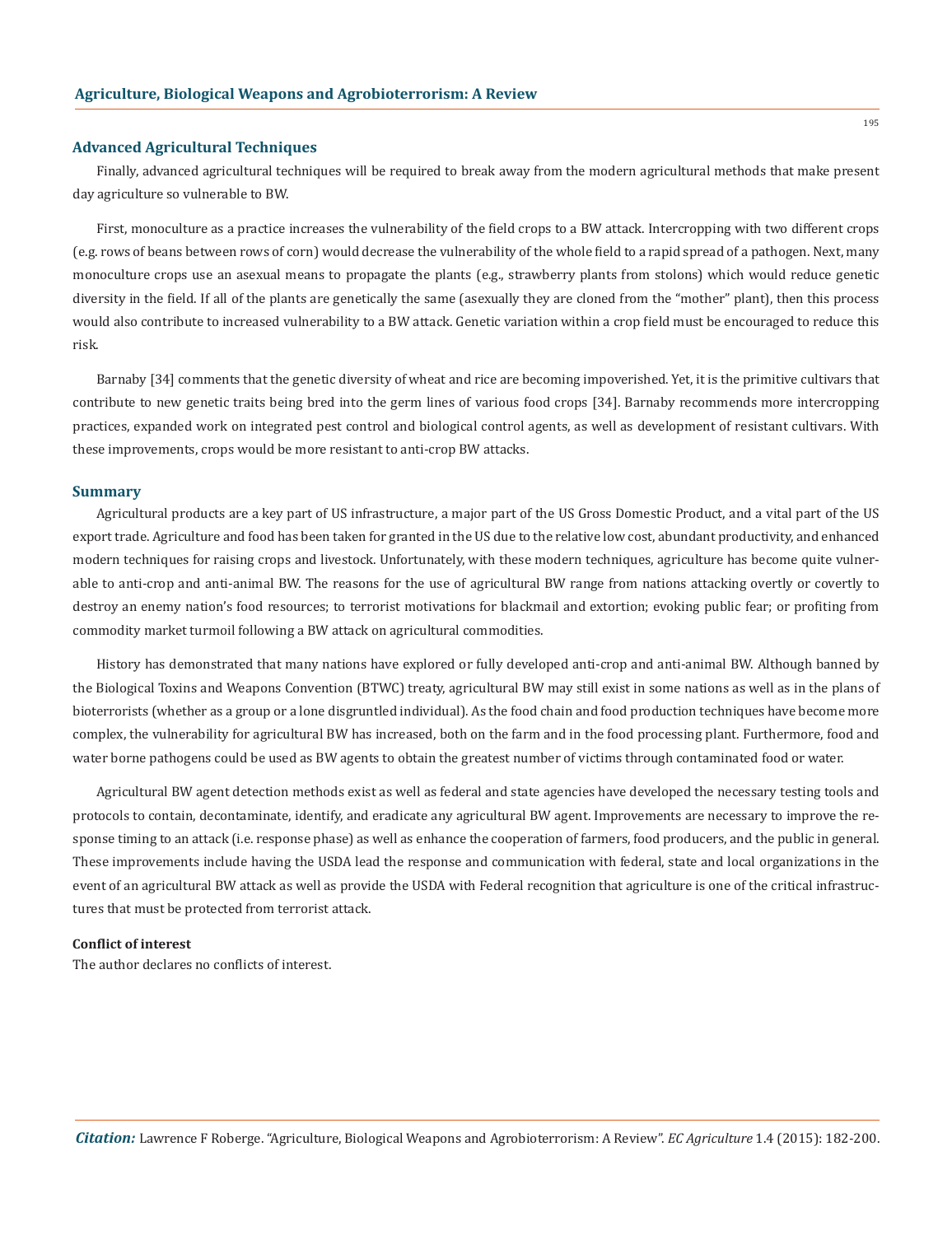1- Due to dilution factors along the milk supply chain, a minimum amount of the toxin would be required to ensure consumer causalities

2- If terrorists obtained the proper amount, the rapid distribution and consumption would result in several hundred thousand causalities (NOTE: causalities of children due to their greater consumption of milk and greater toxin sensitivity would be significant)

3- The higher the initial dose of toxin introduced could mean a shorter time span for detection of poisoned milk as casualties began to appear more rapidly in the population

4- Current processing methods for milk-pasteurization-using either radiation or heat treatment are inadequate to inactivate the botulinum toxin, although UltraHigh-Temperature (UHT) pasteurization (which has not been embraced by US consumers) will inactivate botulinum toxin in milk

5- An ELISA test for the toxin is available and if implemented would cost less than one cent per gallon of milk

6- More security measures for transport trucks, tanks, and silos as well as security background checks for farm laborers, plant personnel, and truck drivers are warranted as the present Food and Drug Administration (FDA) security guidelines are purely voluntary

*Table 1: Conclusions from a hypothetical bioterrorist attack using botulinum toxin deliberately released into a milk supply chain with a single milk-processing facility [20].*

1. Contemporary farming practices of concentrated and intensive farming practices.

2. Increased susceptibility of livestock to disease.

3. General lack of farm/food related security and surveillance.

4. Inefficient and passive disease-reporting system exists that is further hampered by a lack of trust between regulators and producers.

5. Most veterinarian's training does not include foreign animal diseases (or Biological Warfare diseases) as well as large scale husbandry.

6. Prevailing focus on aggregate, rather than individual, livestock health statistics.

7. Monoculture as a farming practice becomes a large scale susceptible host to the pathogen infection and spread of

the pathogen within the monoculture field

8. Low genetic variation (genetic uniformity) within agricultural crops and animals

*Table 2: Vulnerability Factors Of Agricultural Targets [3,8,11,34].*

1- Use of non-traditional pathways

2- Increase of the probability of survival of the pest in transit

3- Widespread dissemination of the disease from disparate foci

4- Use of highly virulent strains;

5- High rates of inoculum

6- Introduction into remote areas

7- Targeting of susceptible production areas

8- Targeting of susceptible natural environments

9- Release of multiple species simultaneously

10- Precise timing of releases to coincide with maximal colonization potential.

# *Table 3: INDICATORS IN THE DETERMINATION THAT AN AGRICULTURAL OUTBREAK WAS INTENTIONAL.*

*NOTE: intentional introductions differ from accidental introductions in the following means: Based on Sequeira [28].*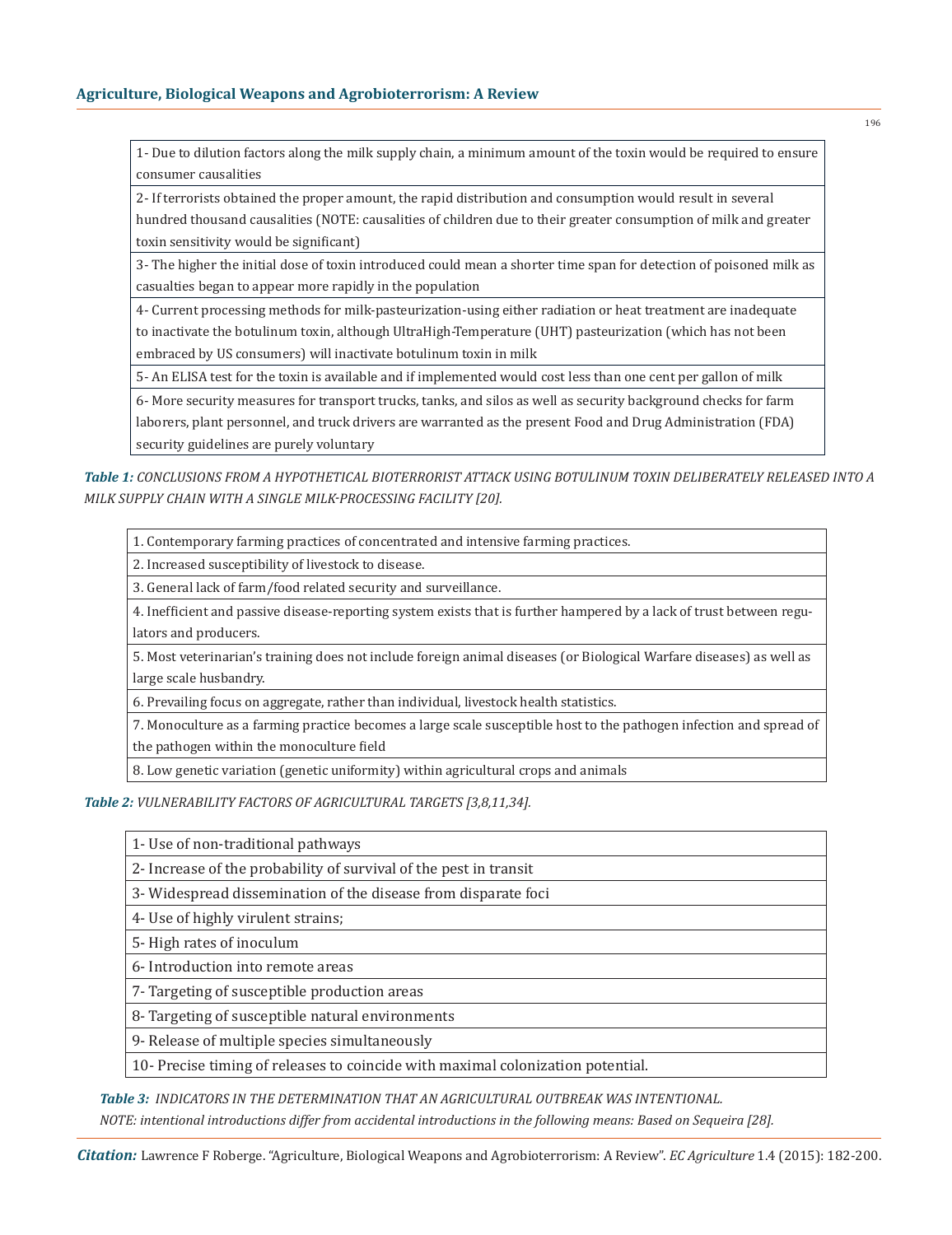# **Bibliography**

- 1. Rogers P., *et al*. "Biological warfare against Crops". *Scientific American* 280.6 (1999): 70-75.
- 2. Ban Jonathan. "Agricultural biological warfare: An Overview". *Chemical and Biological Arms Control Institute Report* 9 (2000): 1-8.
- 3. Chalk P. "Hitting America's soft underbelly: the potential threat of deliberate biological attacks against the U.S. Agricultural and Food Industry". 1st edn. Santa Monica, CA: Rand Corporation. 2004.
- 4. Horn Floyd P., *et al*. "Agriculture and Food Security". In Food and Agricultural Security: Guarding Against Natural Threats and Ter rorist Attacks Affecting Health, National Food Supplies, and Agricultural Economics. Ed. Frazier, Thomas W. Richardson, Drew C., Vol. 894, Annals of the New York Academy of Sciences, New York, NY. (1999): 9-17.
- 5. Brown Corrie. "Economic Considerations of Agricultural Diseases". In Food and Agricultural Security: Guarding Against Natural Threats and Terrorist Attacks Affecting Health, National Food Supplies, and Agricultural Economics. Ed. Frazier, Thomas W. Rich ardson, Drew C., Vol. 894, Annals of the New York Academy of Sciences, New York, NY. (1999): 92-94.
- 6. Parker Henry S. "Agricultural Bioterrorism: A Federal Strategy to Meet the Threat". 1st edn. Honolulu, HI: University Press of the Pacific. (2004).
- 7. Koenig R. "The Fourth Horseman: One man's mission to wage the great war in America". New York: Public Affairs, (2006).
- 8. Whitby SM., *et al*. "Biological Warfare against Crops". 1st edn. New York: Palgrave, (2002).
- 9. Geissler E., *et al*. "Biological warfare activities in Germany 1923-1945". Biological and Toxin Weapons: Research, Development and Use from the Middle Ages to 1945: No. 18-SIPRI Chemical & Biological Warfare Studies. ED. Zanders JP., Geissler E., van Courtland Moon JE., New York. Oxford University Press: (1999): 91-126.
- 10. Harris S. "The Japanese biological warfare programme: an overview". Biological and Toxin Weapons: Research, Development and Use from the Middle Ages to 1945: No. 18-SIPRI Chemical & Biological Warfare Studies. ED. Zanders, J.P., Geissler, E., van Courtland Moon, J.E., New York, NY: Oxford University Press, 1999, 127-152.
- 11. Whitby SM. "The potential use of plant pathogens against crops". *Microbes and Infection* 3.1 (2001): 73-80.
- 12. Hickson RD. "Infecting soft targets: biological weapons and fabian forms of indirect grand strategy". In Food and Agricultural Secu rity: Guarding Against Natural Threats and Terrorist Attacks Affecting Health, National Food Supplies, and Agricultural Economics. Ed. Frazier, Thomas W. Richardson, Drew C., Vol. 894, Annals of the New York Academy of Sciences, New York, NY, 1999. 108-117.
- 13. Alibek K. "The Soviet Union's anti-agricultural biological weapons". In Food and Agricultural Security: Guarding Against Natural Threats and Terrorist Attacks Affecting Health, National Food Supplies, and Agricultural Economics. Ed. Frazier, Thomas W. Rich ardson, Drew C., Vol. 894, Annals of the New York Academy of Sciences, New York, NY, 1999. 18-19.
- 14. Alibek K and Stephen H. "Biohazard: The chilling true story of the largest covert biological weapons program in the world-told by the man who ran it". New York: Random House, 1999.
- 15. Whitby S and Paul R. "Anti-crop biological warfare-Implications of the Iraqi and US programs". *Defense Analysis* 13.3 (1997): 303-318.
- 16. Tucker JB. "Toxic terror: Assessing terrorist use of chemical and biological weapons". 4th printing. Cambridge, MA: MIT Press, 2001.
- 17. Root-Bernstein RS. "Infectious terrorism". The Atlantic Monthly 267.5 (1991): 44-50.
- 18. Neher NJ. "The need for a coordinated response to food terrorism: the wisconsin experience". In Food and Agricultural Security: Guarding Against Natural Threats and Terrorist Attacks Affecting Health, National Food Supplies, and Agricultural Economics. Ed. Frazier, Thomas W. Richardson, Drew C., Vol. 894, Annals of the New York Academy of Sciences, New York, NY, 1999. 181-183.
- 19. Cameron G and Jason P. "Covert biological weapons attacks against agricultural targets: Assessing the impact against US agricul ture". Terrorism and Political Violence 13.3 (2001): 61-82.
- 20. Wein LM and Yifan L. "Analyzing a bioterror attack on the food supply: The case of botulinum toxin in milk". *Proceedings of the National Academy of Sciences* 102.28 (2005): 9984-9989.
- 21. Schwab K. "Food safety." Open Source Ware-Johns Hopkins Bloomberg School of Public Health course. 2008. Johns Hopkins School of Public Health.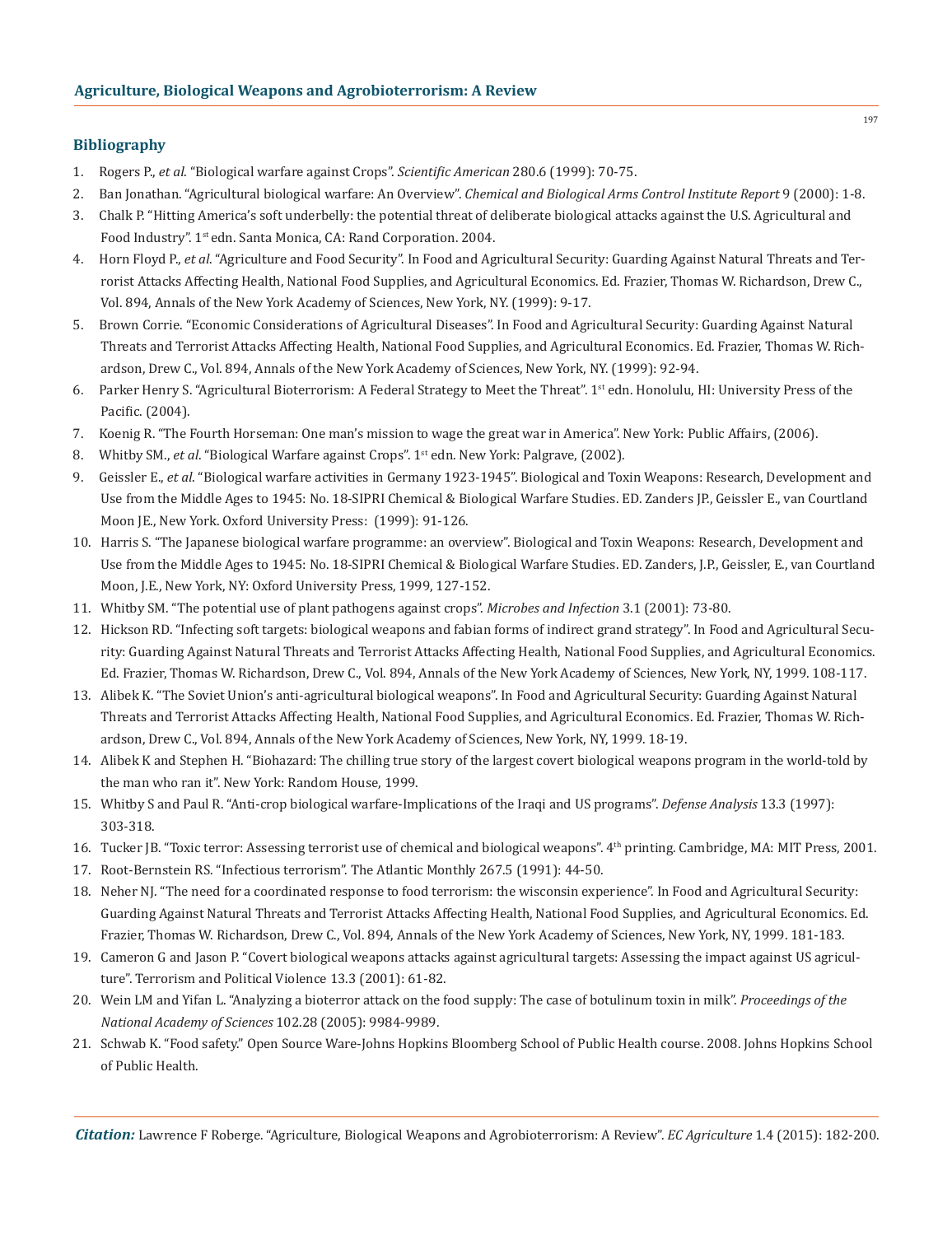- 22. Von B., *et al*. "Agroterrorism: agricultural infrastructure vulnerability". In Food and Agricultural Security: Guarding Against Natural Threats and Terrorist Attacks Affecting Health, National Food Supplies, and Agricultural Economics. Ed. Frazier, Thomas W. Rich ardson, Drew C., Vol. 894, Annals of the New York Academy of Sciences, New York, NY, 1999. 168-180.
- 23. Watson SA. "The changing biological warfare threat: anti-crop and anti-animal agents". In Food and Agricultural Security: Guard ing Against Natural Threats and Terrorist Attacks Affecting Health, National Food Supplies, and Agricultural Economics. Ed. Fra zier, Thomas W. Richardson, Drew C., Vol. 894, Annals of the New York Academy of Sciences, New York, NY, 1999. 159-163.
- 24. Brown CC and Slenning BD. "Impact and risk of foreign animal diseases". *Journal of the American Veterinary Medical Association* 208.7 (1966): 1038-1040.
- 25. Gordon JC and Bech-Nielsen S. "Biological terrorism: a direct threat to our livestock industry". *Military Medicine* 151.7 (1986): 357-363.
- 26. Schwab K. "Biological agents of water and foodborne bioterrorism". Open Source Ware-Johns Hopkins Bloomberg School of Public Health course. 2008. Johns Hopkins School of Public Health. 27 Sep 2008.
- 27. Higgins JA., *et al*. "Sensitive and rapid identification of biological threat agents". In Food and Agricultural Security: Guarding against natural threats and terrorist attacks affecting health, national food supplies, and agricultural economics. Ed. Frazier, Thom as W. Richardson, Drew C., Vol. 894, Annals of the New York Academy of Sciences, New York, NY, 1999. 130-148.
- 28. Sequeira R. "Safeguarding production agriculture and natural ecosystems against biological terrorism: A U.S. department of agriculture emergency response framework". In Food and Agricultural Security: guarding against natural threats and terrorist at tacks affecting health, national food supplies, and agricultural economics. Ed. Frazier, Thomas W. Richardson, Drew C., Vol. 894, Annals of the New York Academy of Sciences, New York, NY, 1999. 48-67.
- 29. Stewart-Brown B. "How people and poultry interact". Open Source Ware-Johns Hopkins Bloomberg School of Public Health course (2008) Johns Hopkins School of Public Health.
- 30. Brown JKM., *et al*. "Aerial dispersal of pathogens on the global and continental scales and its impact on plant disease". *Science* 297.5581(2002): 537-541.
- 31. Dickey ME. Lt. Col. USAF (2000). "Biocruise: a contemporary threat". *The counter proliferation Papers*, Future Warfare Series. 7, 1-33.
- 32. Kiziah R.R. "Assessment of the emerging biocruise threat". The gathering biological warfare storm. ED. Davis JA., *et al*. Westport, CT: Praeger, 2004.
- 33. Baskin Y. "A plague of rats and rubber vines: The growing threat of species invasions". Washington, DC: Island Press, 2002.
- 34. Barnaby W. "What should the G8 do about the biological warfare threat to international food safety?". In Food and Agricultural Security: Guarding Against Natural Threats and Terrorist Attacks Affecting Health, National Food Supplies, and Agricultural Economics. Ed. Frazier, Thomas W. Richardson, Drew C., Vol. 894, Annals of the New York Academy of Sciences, New York, NY, 1999. 222-227.
- 35. Bandyopadhyay R and Frederiksen RA. "Contemporary global movement of emerging plant diseases". In food and agricultural security: Guarding Against Natural Threats and Terrorist Attacks Affecting Health, National Food Supplies, and Agricultural Eco nomics. Ed. Frazier, Thomas W. Richardson, Drew C., Vol. 894, Annals of the New York Academy of Sciences, New York, NY, 1999. 28-36.
- 36. Eplee RE. "Striga's status as a plant parasite in the United States". *Plant Disease* 65.12 (1981): 951-954.
- 37. Rogers P. "Characteristics of natural outbreaks of crop diseases". In Scientific and technical means of distinguishing between natu ral and other outbreaks of disease. Ed. Dando, Malcolm, Graham Pearson, and Bohumir Kriz. Dordrecht: Kluwer Academic Publish ers, 2001. 49-62.
- 38. Hugh-Jones M. "Distinguishing Natural and Unnatural Outbreaks of Animal Diseases". In scientific and technical means of distin guishing between natural and other outbreaks of disease. Ed. Dando, Malcolm, Graham Pearson, and Bohumir Kriz. Dordrecht: Kluwer Academic Publishers, 2001. 49-62.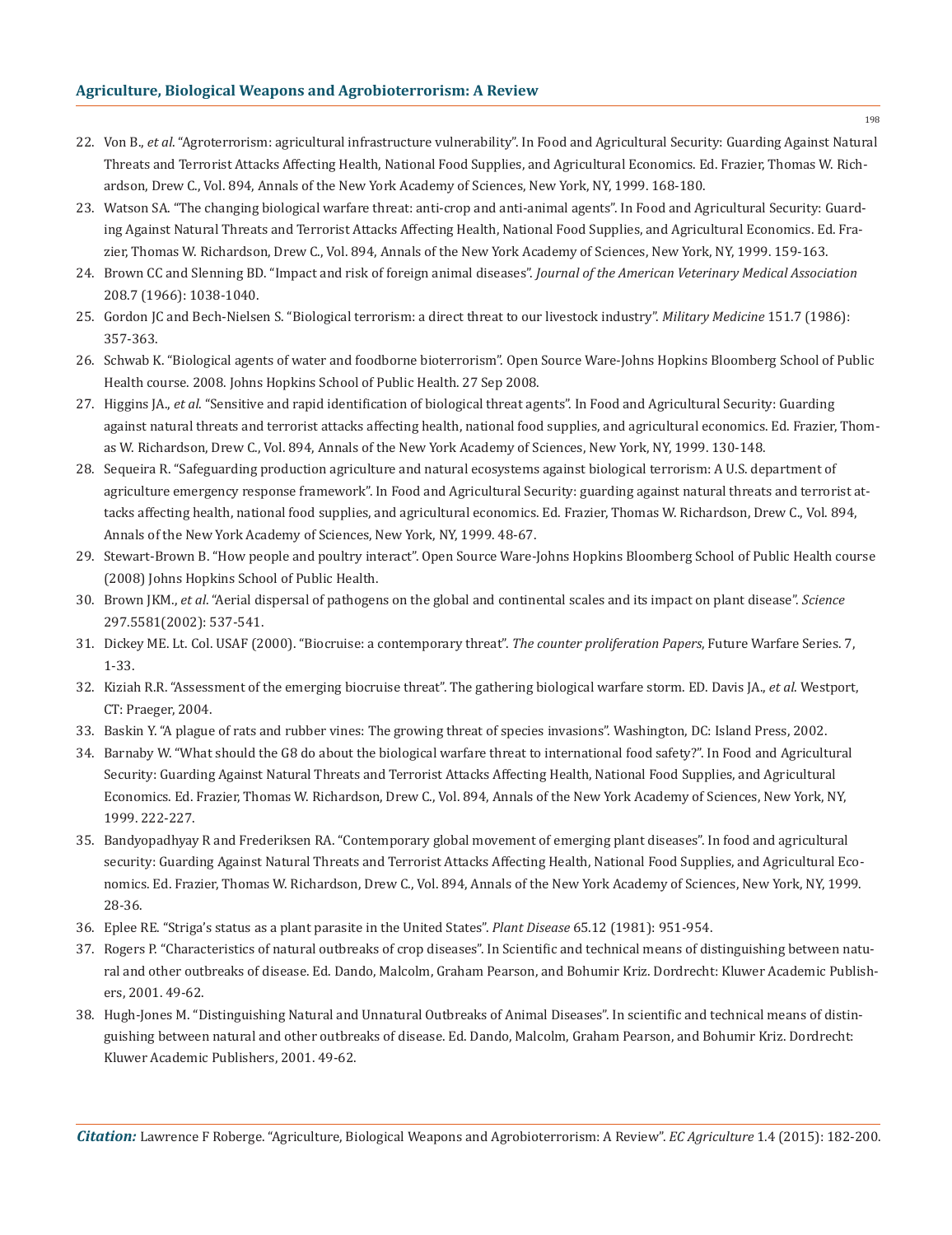- 39. Kridl JC., *et al*. "Food for thought: improvement of food quality and composition though genetic engineering". In Engineering Plants for Commercial Products and Applications. Ed. Collins, Glenn B., Shepherd, Robert J., Vol. 792, Annals of the New York Academy of Sciences, New York, NY, 1996. 1-12.
- 40. Altman DW., *et al*. "Transgenic Plants for the Development of Durable Insect Resistance". In engineering plants for commercial products and applications. Ed. Collins, Glenn B., Shepherd, Robert J., Vol. 792, Annals of the New York Academy of Sciences, New York, NY, 1996. 106-114.
- 41. Dixon., *et al*. "Improvement of natural defense responses". In engineering plants for commercial products and applications. Ed. Collins, Glenn B., Shepherd, Robert J., Vol. 792, Annals of the New York Academy of Sciences, New York, NY, 1996. 126-139.
- 42. Gressel J., *et al*. "Biotech-derived herbicide-resistant crops for third world needs". In engineering plants for commercial products and applications. Ed. Collins, Glenn B., Shepherd, Robert J., Vol. 792, *Annals of the New York Academy of Sciences,* New York, NY, 1996. 140-153.
- 43. Roberge LF. "Analysis of introduced species as a form of biological weapon: part 1-theory and approaches". *Biosafety* 2: 107.
- 44. Roberge LF. "Analysis of introduced species as a form of biological weapon: part 2- strategies for discernment of an attack and countermeasures". *Biosafety* 2 (2013): 111.
- 45. Witcover J. "Sabotage at black tom: imperial Germany's secret war in America". 1914-1917. Chapel Hill, N.C.: Algonquin of Chapel Hill, 1989. 126-127.
- 46. Kosal ME and Anderson DE. "An unaddressed issue of agricultural terrorism: a case study on feed security". *Journal of Animal Sci ence* 82.11 (2004): 3394-3400.
- 47. Lam SK. "Nipah virus-a potential agent of bioterrorism?". *Antiviral Research* 57.1-2 (2003): 113-119.
- 48. Casagrande R. "Biological terrorism targeted at agriculture: the threat to us national security". *The Nonproliferation Review Fall- Winter* (2000): 92-105.
- 49. Wheelis M., *et al*. "Biological attack on agriculture: low-tech. high-impact bioterrorism". *BioScience* 52.7 (2002): 569-576.
- 50. Carus WS. "Bioterrorism and biocrimes: the illicit use of biological agents in the 20th century, a working paper". *Center for Counter proliferation Research* National Defense University, Washington, DC, 1 Feb. 2001. Web. 5 January 2015.
- 51. O'Hara P. "The illegal inroduction of rabbit haemorrhagic disease virus in New Zealand". *Revue Scitifique et Technique* 25.1 (2006): 119-123.
- 52. Yeh JY., *et al*. "Animal biowarfare research: historical perspective and potential future attacks". *Zoonoses and Public Health* 59.8 (2012): 536-544.
- 53. Yeh JY., *et al*. "Countering the livestock-targeted bioterrorist threat and responding with an animal health safeguarding system". *Transboundary and Emerging Diseases* 60.4 (2013): 289-297.
- 54. Yeh JY., *et al*. "Livestock agroterrorism: the deliberate introduction of a highly infectious animal pathogen." *Foodborne Pathogens and Disease* 9.10 (2012): 869-77.
- 55. Elbers A and Knutsson R. "Agroterrorism targeting livestock: a review with a focus on early detection systems". *Biosecurity and Bioterrorism: Biodefense Strategy, Practice, and Science* 11.Suppl 1 (2013): S25-S35.
- 56. Martensson PA., *et al*. "Actionable knowledge and strategic decision making for bio- and agroterrorism threats: building a collab orative early warning culture". *Biosecurity and Bioterrorism: Biodefense Strategy, Practice, and Science* 11.Suppl 1 (2013): S46-S54.
- 57. Chomel BB and Marano N. "Essential veterinary education in emerging infections, modes of introduction of exotic animals, zoonotic diseases, bioterrorism, implications for human and animal health and disease manifestation". *Revue Scitifique et Tech nique* 28.2 (2009): 559-565.
- 58. Kolavic SA., *et al*. "An outbreak of Shigella dysenteriae type 2 among laboratory workers due to intentional food contamination". *JAMA* 278.5 (1997): 396-398.
- 59. Knutsson R., *et al*. "Accidental and deliberate microbiological contamination in the feed and food chains-how biotraceability may improve the response to bioterrorism". *International Journal of Food Microbiology* 145. Suppl 1 (2011): S123-S128.

*Citation:* Lawrence F Roberge. "Agriculture, Biological Weapons and Agrobioterrorism: A Review". *EC Agriculture* 1.4 (2015): 182-200.